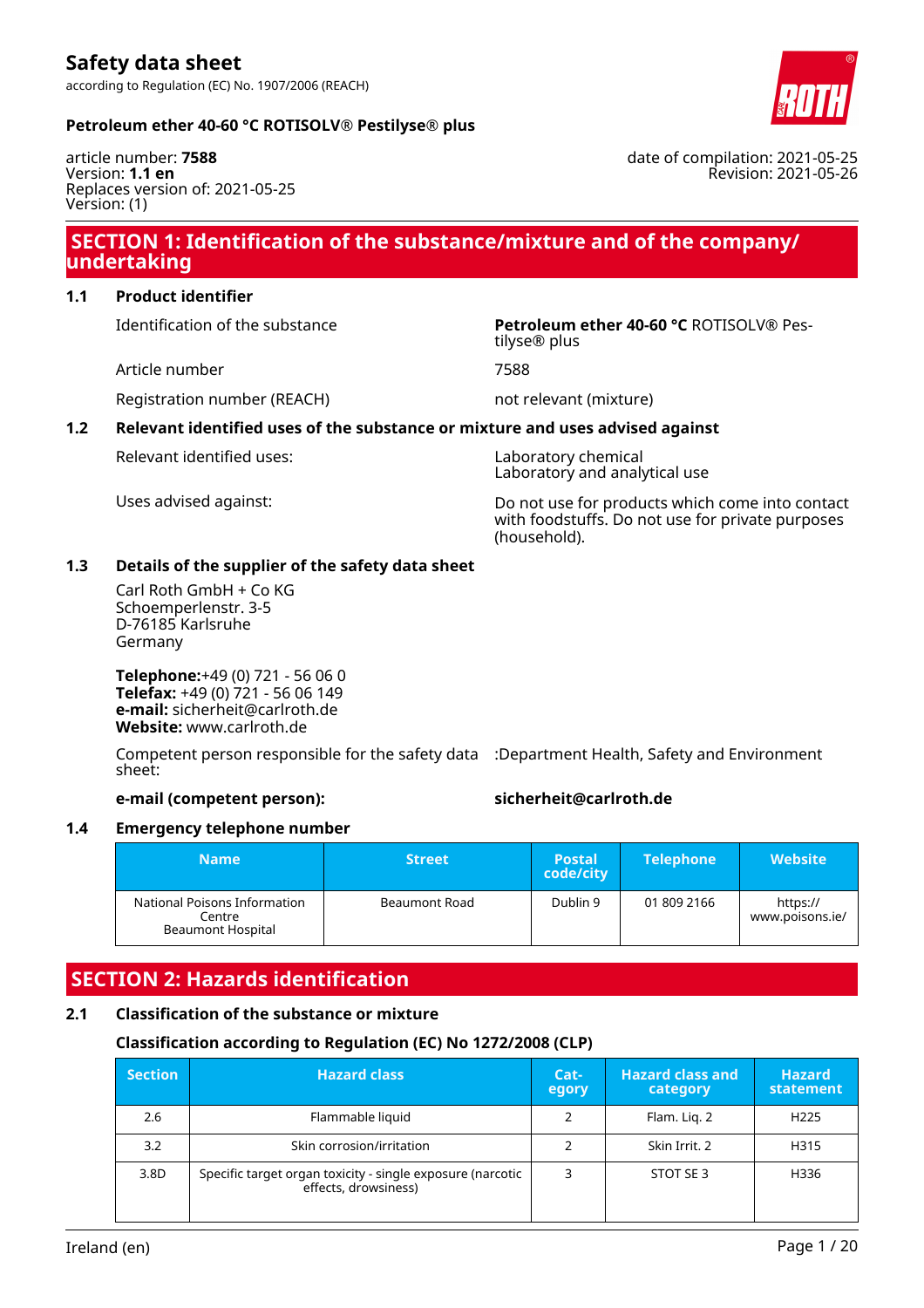according to Regulation (EC) No. 1907/2006 (REACH)



### **Petroleum ether 40-60 °C ROTISOLV® Pestilyse® plus**

article number: **7588**

| <b>Section</b> | Hazard class <b>\</b>                                 | Cat-<br>egory | <b>Hazard class and</b><br>category | <b>Hazard</b><br>statement |
|----------------|-------------------------------------------------------|---------------|-------------------------------------|----------------------------|
| 3.10           | Aspiration hazard                                     |               | Asp. Tox. 1                         | H304                       |
| 4.1C           | Hazardous to the aquatic environment - chronic hazard |               | <b>Aquatic Chronic 2</b>            | H411                       |

For full text of abbreviations: see SECTION 16

### **The most important adverse physicochemical, human health and environmental effects**

The product is combustible and can be ignited by potential ignition sources. Spillage and fire water can cause pollution of watercourses.

### **2.2 Label elements**

### **Labelling according to Regulation (EC) No 1272/2008 (CLP)**

| <b>Signal word</b> | <b>Danger</b> |  |
|--------------------|---------------|--|
| <b>Pictograms</b>  |               |  |
| GHS02, GHS07,      |               |  |
| GHS08, GHS09       |               |  |

### **Hazard statements**

| H <sub>225</sub> | Highly flammable liquid and vapour              |
|------------------|-------------------------------------------------|
| H <sub>304</sub> | May be fatal if swallowed and enters airways    |
| H <sub>315</sub> | Causes skin irritation                          |
| H336             | May cause drowsiness or dizziness               |
| H411             | Toxic to aquatic life with long lasting effects |

### **Precautionary statements**

#### **Precautionary statements - prevention**

| P <sub>210</sub> | Keep away from heat, hot surfaces, sparks, open flames and other ignition |
|------------------|---------------------------------------------------------------------------|
|                  | sources. No smoking                                                       |
| P <sub>240</sub> | Ground and bond container and receiving equipment                         |
| P <sub>273</sub> | Avoid release to the environment                                          |

#### **Precautionary statements - response**

| P301+P310 | IF SWALLOWED: Immediately call a POISON CENTER/doctor |
|-----------|-------------------------------------------------------|
| P331      | Do NOT induce vomiting                                |

### **Precautionary statements - storage**

P403+P235 Store in a well-ventilated place. Keep cool

### **Hazardous ingredients for labelling:** Hydrocarbons, C<sub>6</sub>, isoalkanes, <5% n-hexane, n-

Pentane

#### **Labelling of packages where the contents do not exceed 125 ml**

Signal word: **Danger**

Symbol(s)

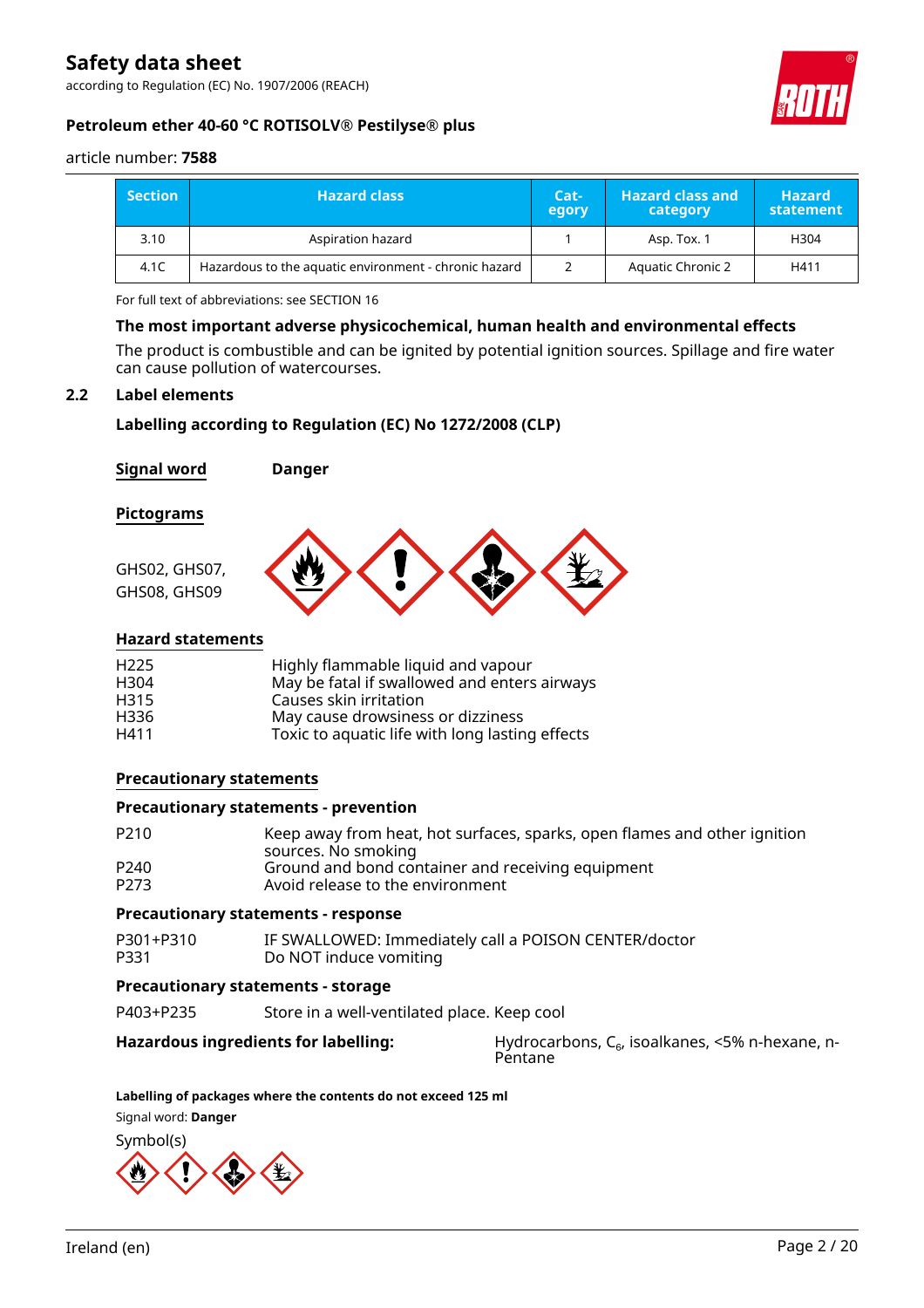according to Regulation (EC) No. 1907/2006 (REACH)



#### article number: **7588**

| H304              | May be fatal if swallowed and enters airways.                                     |
|-------------------|-----------------------------------------------------------------------------------|
| P301+P310<br>P331 | IF SWALLOWED: Immediately call a POISON CENTER/doctor.<br>Do NOT induce vomiting. |
| contains:         | Hydrocarbons, $C_{6}$ , isoalkanes, <5% n-hexane, n-Pentane                       |

### **2.3 Other hazards**

### **Results of PBT and vPvB assessment**

This mixture does not contain any substances that are assessed to be a PBT or a vPvB.

# **SECTION 3: Composition/information on ingredients**

### **3.1 Substances**

not relevant (mixture)

### **3.2 Mixtures**

### **Description of the mixture**

| Name of sub-<br>stance                                          | <b>Identifier</b>                                                                                                      | $Wt\%$    | <b>Classification acc. to</b><br><b>GHS</b>                                                                       | <b>Pictograms</b> | <b>Notes</b>                   |
|-----------------------------------------------------------------|------------------------------------------------------------------------------------------------------------------------|-----------|-------------------------------------------------------------------------------------------------------------------|-------------------|--------------------------------|
| n-Pentane                                                       | CAS No<br>109-66-0<br>EC No<br>203-692-4<br>Index No<br>601-006-00-1<br>REACH Reg. No<br>01-2119459286-<br>$30 -$ xxxx | $\leq 70$ | Flam. Liq. 2 / H225<br>STOT SE 3 / H336<br>Asp. Tox. 1 / H304<br>Aquatic Chronic 2 / H411<br>EUH066               | Ł                 | C(a)<br>GHS-HC<br><b>IOELV</b> |
| Hydrocarbons, C <sub>6</sub> ,<br>isoalkanes, <5% n-hex-<br>ane | CAS No<br>64742-49-0<br>EC No<br>931-254-9<br>Index No<br>649-328-00-1<br>REACH Reg. No<br>01-2119484651-<br>34-xxxx   | $\leq 70$ | Flam. Liq. 2 / H225<br>Skin Irrit. 2 / H315<br>STOT SE 3 / H336<br>Asp. Tox. 1 / H304<br>Aquatic Chronic 2 / H411 |                   |                                |

#### **Notes**

C(a): Mixture of isomers

GHS-HC: Harmonised classification (the classification of the substance corresponds to the entry in the list according to 1272/ 2008/EC, Annex VI)

IOELV: Substance with a community indicative occupational exposure limit value

For full text of abbreviations: see SECTION 16

# **SECTION 4: First aid measures**

### **4.1 Description of first aid measures**



### **General notes**

Take off contaminated clothing.

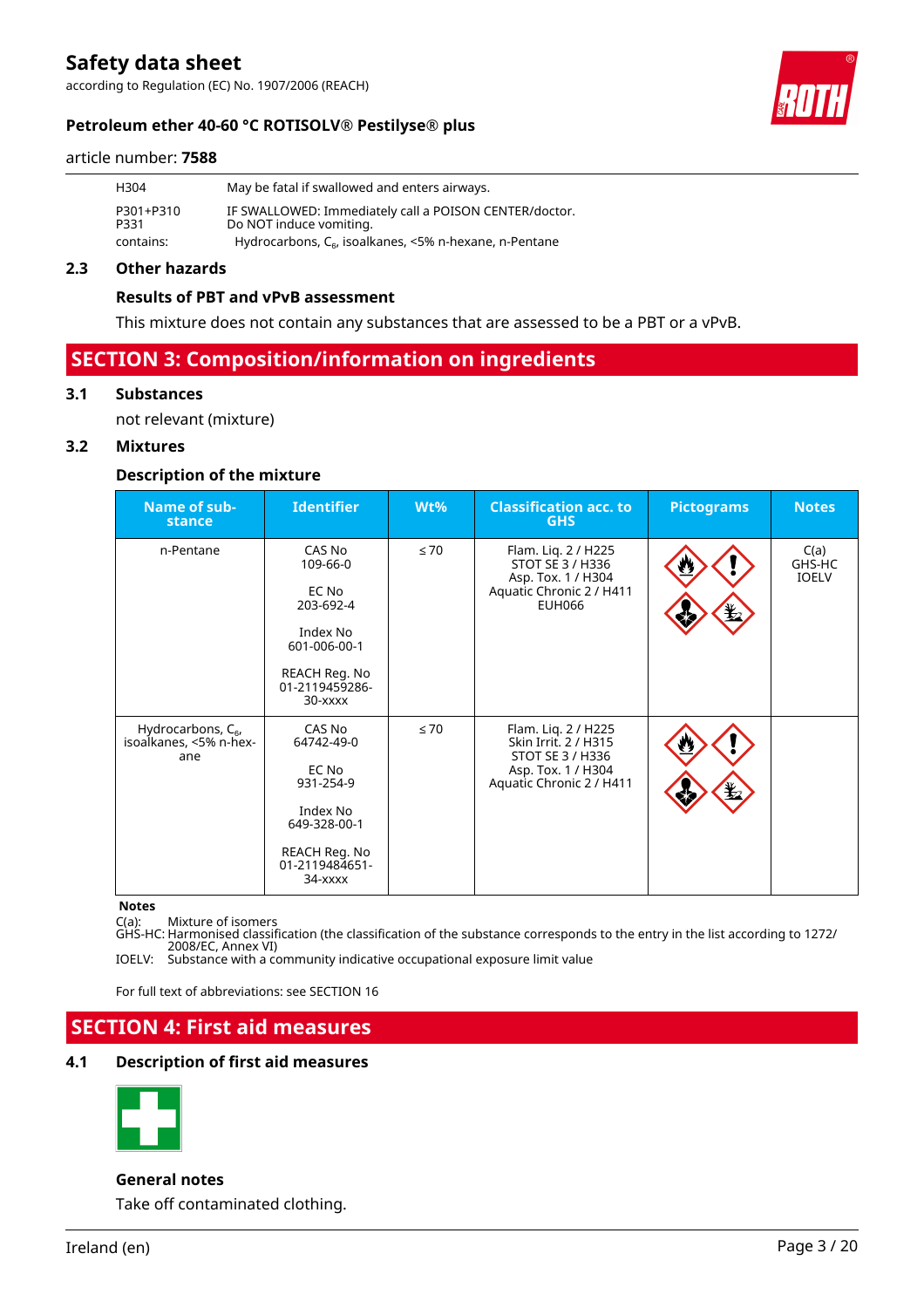

### **Petroleum ether 40-60 °C ROTISOLV® Pestilyse® plus**

article number: **7588**

### **Following inhalation**

Provide fresh air. In all cases of doubt, or when symptoms persist, seek medical advice.

### **Following skin contact**

Rinse skin with water/shower. In case of skin irritation, consult a physician.

### **Following eye contact**

Rinse cautiously with water for several minutes. In all cases of doubt, or when symptoms persist, seek medical advice.

### **Following ingestion**

Call a physician immediately. Observe aspiration hazard if vomiting occurs.

### **4.2 Most important symptoms and effects, both acute and delayed** Aspiration hazard, Irritation, Dizziness, Drowsiness, Narcosis

### **4.3 Indication of any immediate medical attention and special treatment needed** none

# **SECTION 5: Firefighting measures**

### **5.1 Extinguishing media**



### **Suitable extinguishing media**

co-ordinate firefighting measures to the fire surroundings water spray, dry extinguishing powder, BC-powder, carbon dioxide (CO<sub>2</sub>)

### **Unsuitable extinguishing media**

water jet

### **5.2 Special hazards arising from the substance or mixture**

Combustible. In case of insufficient ventilation and/or in use, may form flammable/explosive vapourair mixture. Solvent vapours are heavier than air and may spread along floors. Places which are not ventilated, e.g. unventilated below ground level areas such as trenches, conduits and shafts, are particularly prone to the presence of flammable substances or mixtures. Vapours are heavier than air, spread along floors and form explosive mixtures with air. Vapours may form explosive mixtures with air.

### **Hazardous combustion products**

Carbon monoxide (CO), Carbon dioxide (CO₂), May produce toxic fumes of carbon monoxide if burning.

### **5.3 Advice for firefighters**

In case of fire and/or explosion do not breathe fumes. Do not allow firefighting water to enter drains or water courses. Fight fire with normal precautions from a reasonable distance. Wear self-contained breathing apparatus.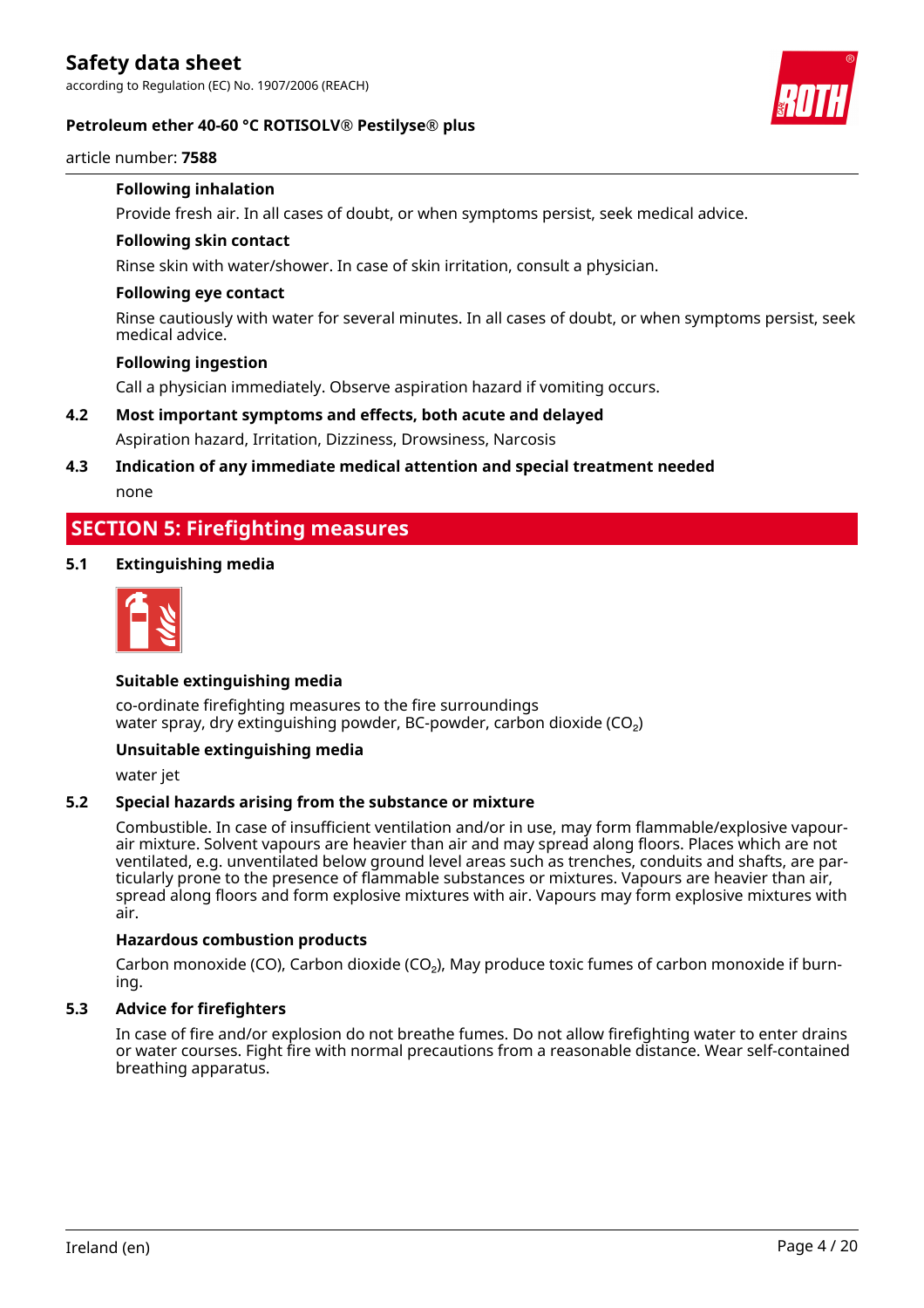according to Regulation (EC) No. 1907/2006 (REACH)



### **Petroleum ether 40-60 °C ROTISOLV® Pestilyse® plus**

article number: **7588**

# **SECTION 6: Accidental release measures**

**6.1 Personal precautions, protective equipment and emergency procedures**



### **For non-emergency personnel**

Use personal protective equipment as required. Avoid contact with skin, eyes and clothes. Do not breathe vapour/spray. Avoidance of ignition sources.

### **6.2 Environmental precautions**

Keep away from drains, surface and ground water. Retain contaminated washing water and dispose of it. Danger of explosion.

### **6.3 Methods and material for containment and cleaning up**

### **Advice on how to contain a spill**

Covering of drains.

### **Advice on how to clean up a spill**

Absorb with liquid-binding material (sand, diatomaceous earth, acid- or universal binding agents).

### **Other information relating to spills and releases**

Place in appropriate containers for disposal. Ventilate affected area.

### **6.4 Reference to other sections**

Hazardous combustion products: see section 5. Personal protective equipment: see section 8. Incompatible materials: see section 10. Disposal considerations: see section 13.

# **SECTION 7: Handling and storage**

### **7.1 Precautions for safe handling**

Provision of sufficient ventilation.

### **Measures to prevent fire as well as aerosol and dust generation**



Keep away from sources of ignition - No smoking.

Take precautionary measures against static discharge. Due to danger of explosion, prevent leakage

of vapours into cellars, flues and ditches.

#### **Measures to protect the environment**

Avoid release to the environment.

#### **Advice on general occupational hygiene**

Wash hands before breaks and after work. Keep away from food, drink and animal feedingstuffs. When using do not smoke.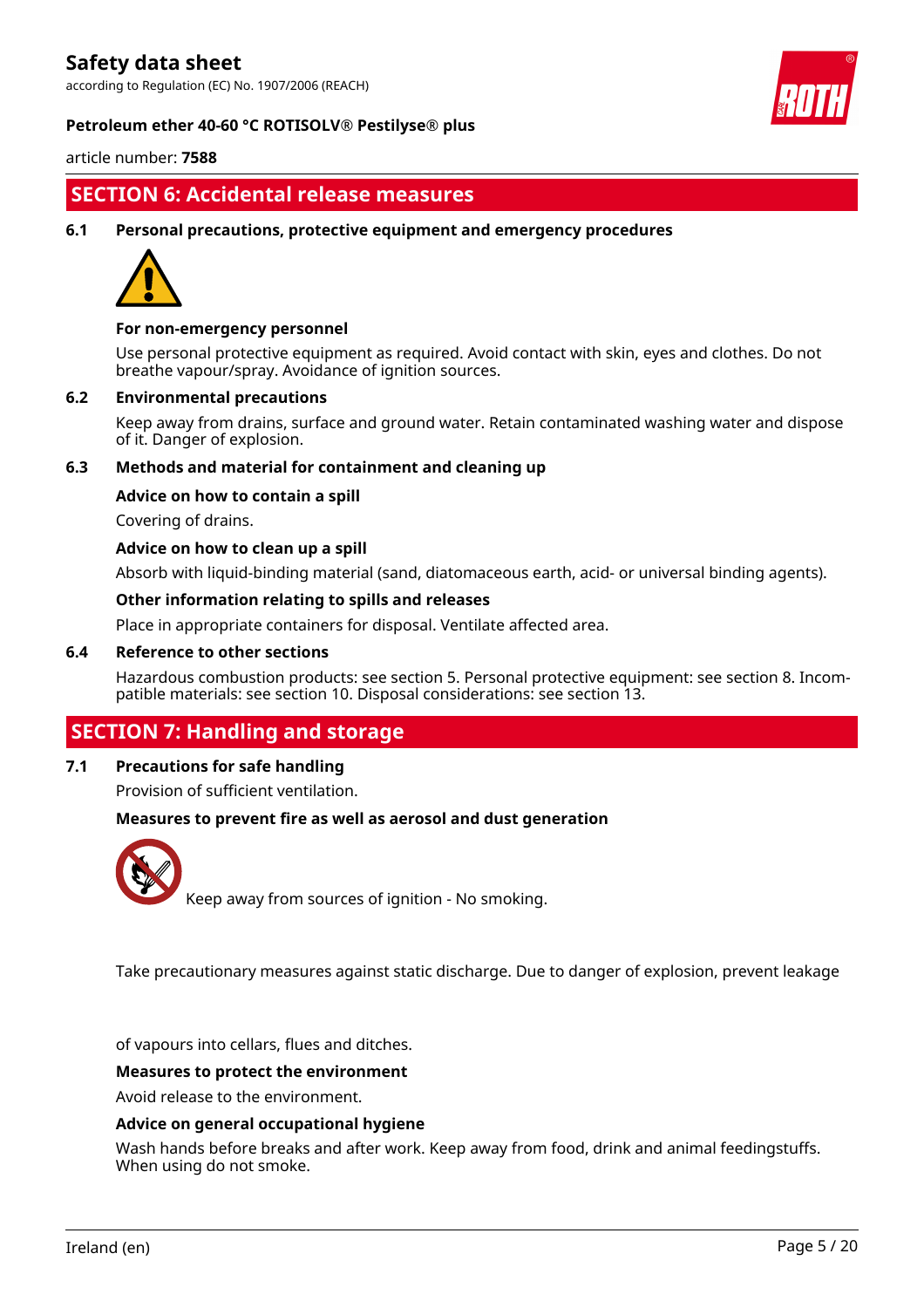according to Regulation (EC) No. 1907/2006 (REACH)



### **Petroleum ether 40-60 °C ROTISOLV® Pestilyse® plus**

article number: **7588**

# **7.2 Conditions for safe storage, including any incompatibilities** Store in a well-ventilated place. Keep container tightly closed.

**Incompatible substances or mixtures** Observe hints for combined storage.

### **Consideration of other advice:**

Ground/bond container and receiving equipment.

### **Ventilation requirements**

Use local and general ventilation.

### **Specific designs for storage rooms or vessels**

Recommended storage temperature: 15 – 25 °C

### **7.3 Specific end use(s)**

No information available.

# **SECTION 8: Exposure controls/personal protection**

### **8.1 Control parameters**

### **National limit values**

### **Occupational exposure limit values (Workplace Exposure Limits)**

| Cou<br>ntr<br>y | Name of agent | <b>CAS No</b> | Identi-<br>fier | <b>TW</b><br>A<br>[pp<br>$m$ ] | <b>TWA</b><br>[mq/<br>m <sup>3</sup> | <b>STE</b><br>L<br>[pp<br>$m$ ] | <b>STEL</b><br>[mq/<br>m <sup>3</sup> | <b>Ceil</b><br>ing-<br>Ч<br><b>Ipp</b><br>$m$ ] | Ceil-<br>ing-C<br>[mq/<br>m <sup>3</sup> | Nota-<br>tion | <b>Source</b>              |
|-----------------|---------------|---------------|-----------------|--------------------------------|--------------------------------------|---------------------------------|---------------------------------------|-------------------------------------------------|------------------------------------------|---------------|----------------------------|
| EU              | n-pentane     | 109-66-0      | <b>IOELV</b>    | 1.00<br>0                      | 3.000                                |                                 |                                       |                                                 |                                          |               | 2006/15/<br>EC             |
| IE              | n-pentane     | 109-66-0      | <b>OELV</b>     | 1.00<br>0                      | 3.000                                |                                 |                                       |                                                 |                                          |               | S.I. No.<br>619 of<br>2001 |

**Notation**

Ceiling-C Ceiling value is a limit value above which exposure should not occur

STEL Short-term exposure limit: a limit value above which exposure should not occur and which is related to a 15 minute period (unless otherwise specified)

TWA Time-weighted average (long-term exposure limit): measured or calculated in relation to a reference period of 8 hours time-weighted average (unless otherwise specified)

| Relevant DNELs of components of the mixture             |               |               |                                          |                                                 |                   |                               |  |  |  |  |
|---------------------------------------------------------|---------------|---------------|------------------------------------------|-------------------------------------------------|-------------------|-------------------------------|--|--|--|--|
| Name of sub-<br>stance                                  | <b>CAS No</b> | End-<br>point | <b>Threshol</b><br>d level               | <b>Protection</b><br>goal, route of<br>exposure | <b>Used in</b>    | <b>Exposure time</b>          |  |  |  |  |
| Hydrocarbons, $C_{6}$ ,<br>isoalkanes, <5% n-<br>hexane | 64742-49-0    | <b>DNEL</b>   | 5.306 mg/<br>m <sup>3</sup>              | human, inhalat-<br>ory                          | worker (industry) | chronic - systemic<br>effects |  |  |  |  |
| Hydrocarbons, $C_{6}$ ,<br>isoalkanes, <5% n-<br>hexane | 64742-49-0    | <b>DNEL</b>   | 13.964 mg/<br>kg bw/day                  | human, dermal                                   | worker (industry) | chronic - systemic<br>effects |  |  |  |  |
| n-Pentane                                               | 109-66-0      | <b>DNEL</b>   | $3.000 \,\mathrm{mag}$<br>m <sup>3</sup> | human, inhalat-<br>ory                          | worker (industry) | chronic - systemic<br>effects |  |  |  |  |
| n-Pentane                                               | 109-66-0      | <b>DNEL</b>   | 432 mg/kg<br>bw/day                      | human, dermal                                   | worker (industry) | chronic - systemic<br>effects |  |  |  |  |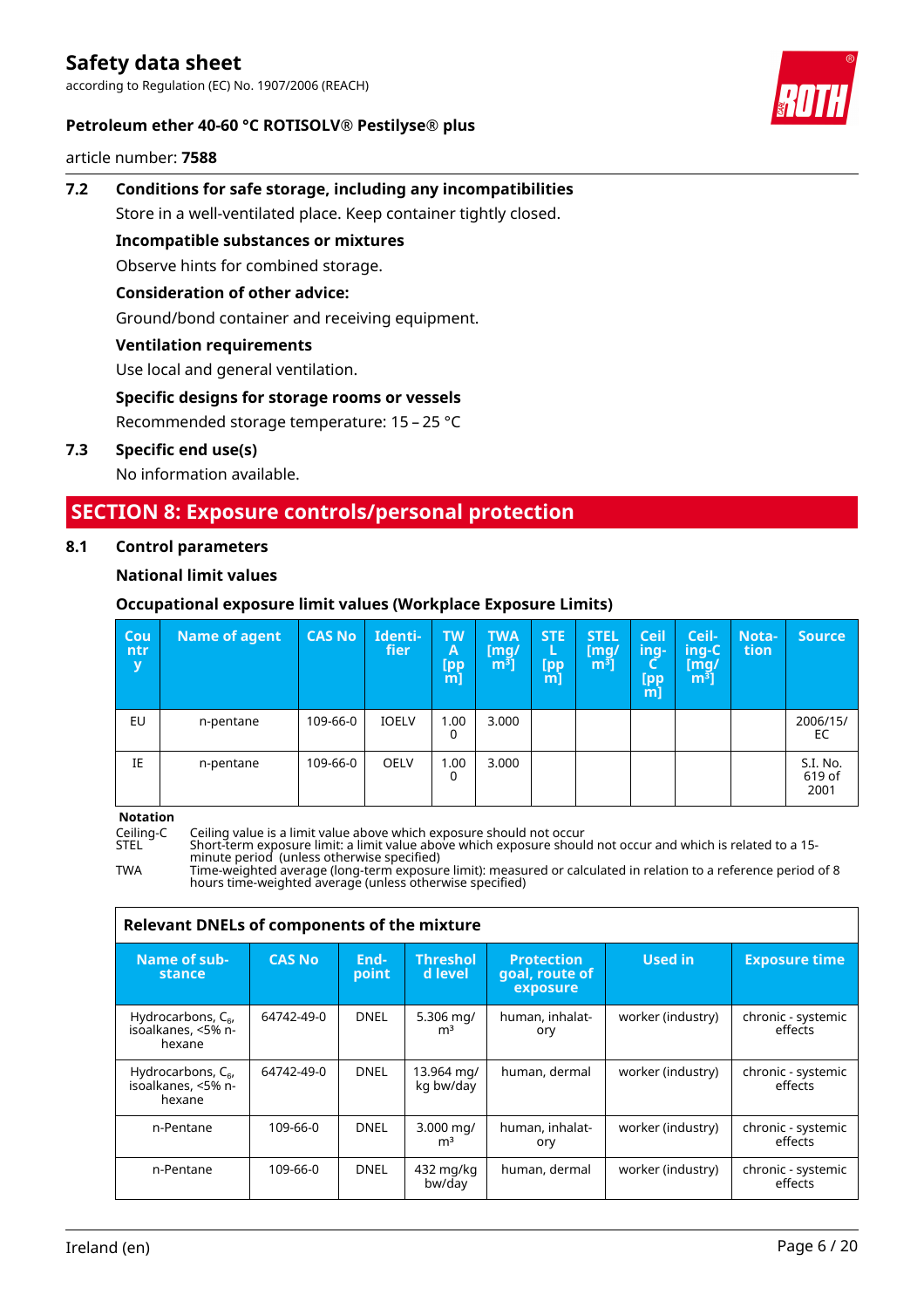according to Regulation (EC) No. 1907/2006 (REACH)



### **Petroleum ether 40-60 °C ROTISOLV® Pestilyse® plus**

article number: **7588**

| <b>Relevant PNECs of components of the mixture</b> |               |               |                            |                            |                                     |                                 |  |  |  |  |
|----------------------------------------------------|---------------|---------------|----------------------------|----------------------------|-------------------------------------|---------------------------------|--|--|--|--|
| Name of sub-<br>stance                             | <b>CAS No</b> | End-<br>point | <b>Threshol</b><br>d level | <b>Organism</b>            | <b>Environmental</b><br>compartment | <b>Exposure time</b>            |  |  |  |  |
| n-Pentane                                          | 109-66-0      | <b>PNEC</b>   | $880\frac{\mu g}{\mu}$     | aquatic organ-<br>isms     | water                               | intermittent re-<br>lease       |  |  |  |  |
| n-Pentane                                          | 109-66-0      | <b>PNEC</b>   | $230 \frac{\mu g}{\mu}$    | aquatic organ-<br>isms     | freshwater                          | short-term (single<br>instance) |  |  |  |  |
| n-Pentane                                          | 109-66-0      | <b>PNEC</b>   | $230 \frac{\mu g}{\mu}$    | aquatic organ-<br>isms     | marine water                        | short-term (single<br>instance) |  |  |  |  |
| n-Pentane                                          | 109-66-0      | <b>PNEC</b>   | 3.600 $\frac{\mu g}{\mu}$  | aquatic organ-<br>isms     | sewage treatment<br>plant (STP)     | short-term (single<br>instance) |  |  |  |  |
| n-Pentane                                          | 109-66-0      | <b>PNEC</b>   | 1,2 $mg/_{ka}$             | aquatic organ-<br>isms     | freshwater sedi-<br>ment            | short-term (single<br>instance) |  |  |  |  |
| n-Pentane                                          | 109-66-0      | <b>PNEC</b>   | 1,2 $mg/_{ka}$             | aquatic organ-<br>isms     | marine sediment                     | short-term (single<br>instance) |  |  |  |  |
| n-Pentane                                          | 109-66-0      | <b>PNEC</b>   | $0,55 \frac{mg}{ka}$       | terrestrial organ-<br>isms | soil                                | short-term (single<br>instance) |  |  |  |  |

### **8.2 Exposure controls**

### **Individual protection measures (personal protective equipment)**

### **Eye/face protection**



Use safety goggle with side protection.

### **Skin protection**



#### **• hand protection**

Wear suitable gloves. Chemical protection gloves are suitable, which are tested according to EN 374. For special purposes, it is recommended to check the resistance to chemicals of the protective gloves mentioned above together with the supplier of these gloves. The times are approximate values from measurements at 22 ° C and permanent contact. Increased temperatures due to heated substances, body heat etc. and a reduction of the effective layer thickness by stretching can lead to a considerable reduction of the breakthrough time. If in doubt, contact manufacturer. At an approx. 1.5 times larger / smaller layer thickness, the respective breakthrough time is doubled / halved. The data apply only to the pure substance. When transferred to substance mixtures, they may only be considered as a guide.

### **• type of material**

NBR: acrylonitrile-butadiene rubber

### **• material thickness**

- >0,4 mm
- **breakthrough times of the glove material**
- >480 minutes (permeation: level 6)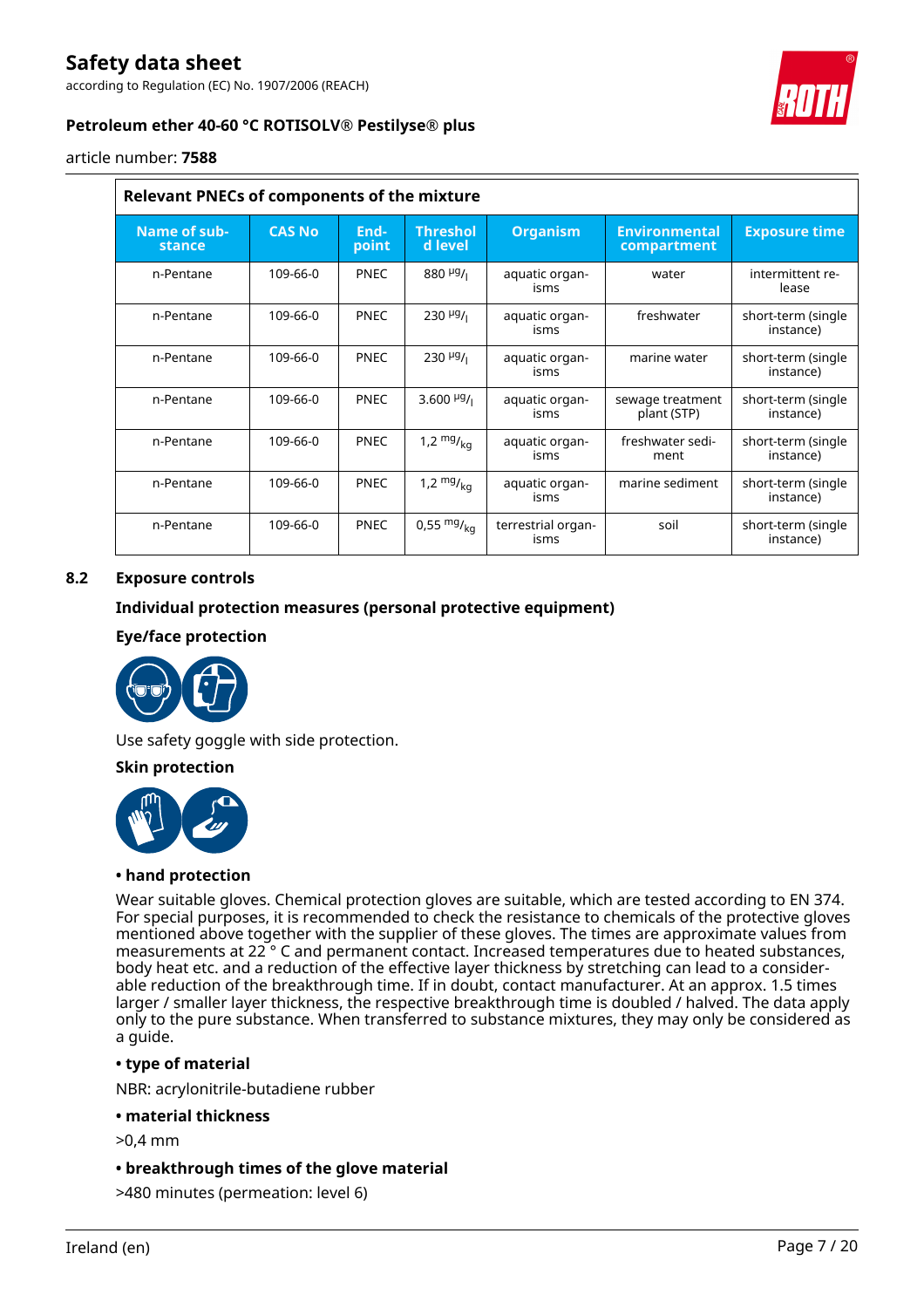

### **Petroleum ether 40-60 °C ROTISOLV® Pestilyse® plus**

article number: **7588**

### **• other protection measures**

Take recovery periods for skin regeneration. Preventive skin protection (barrier creams/ointments) is recommended.

Flame-retardant protective clothing.

### **Respiratory protection**



Respiratory protection necessary at: Aerosol or mist formation. Type: AX (gas filters and combined filters against low-boiling point organic compounds, colour code: Brown).

### **Environmental exposure controls**

Keep away from drains, surface and ground water.

# **SECTION 9: Physical and chemical properties**

### **9.1 Information on basic physical and chemical properties**

| Physical state                                              | liquid                                           |
|-------------------------------------------------------------|--------------------------------------------------|
| Colour                                                      | clear - colourless                               |
| Odour                                                       | like: - Gasoline                                 |
| Melting point/freezing point                                | not determined                                   |
| Boiling point or initial boiling point and boiling<br>range | 40 - 60 °C                                       |
| Flammability                                                | flammable liquid in accordance with GHS criteria |
| Lower and upper explosion limit                             | 1 vol% - 8 vol%                                  |
| Flash point                                                 | -40 $^{\circ}$ C                                 |
| Auto-ignition temperature                                   | 260 °C                                           |
| Decomposition temperature                                   | not relevant                                     |
| pH (value)                                                  | not determined                                   |
| Kinematic viscosity                                         | 0,41 $\text{mm}^2$ / <sub>s</sub> at 25 °C       |
| Solubility(ies)                                             |                                                  |
| Water solubility                                            | (practically insoluble)                          |
| Partition coefficient                                       |                                                  |
| Partition coefficient n-octanol/water (log value):          | this information is not available                |
| Vapour pressure                                             | 350 hPa at 20 °C                                 |
| Density                                                     | 0,65 $9/_{cm^3}$ at 20 °C                        |
| Relative vapour density                                     | $3 (air = 1)$                                    |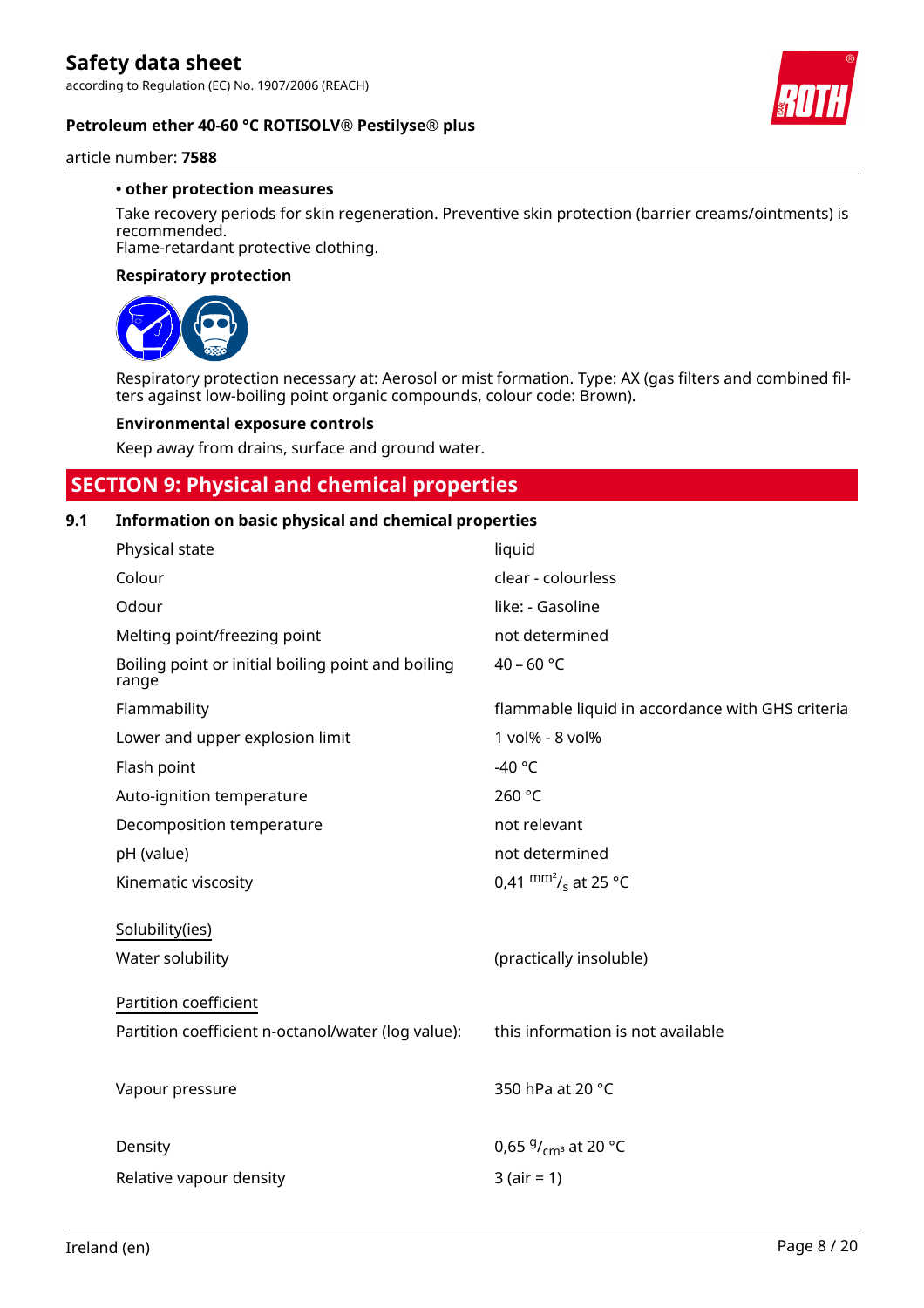according to Regulation (EC) No. 1907/2006 (REACH)



### **Petroleum ether 40-60 °C ROTISOLV® Pestilyse® plus**

article number: **7588**

|     | Particle characteristics                               | not relevant (liquid)                                                    |
|-----|--------------------------------------------------------|--------------------------------------------------------------------------|
|     | Other safety parameters                                |                                                                          |
|     | Oxidising properties                                   | none                                                                     |
| 9.2 | <b>Other information</b>                               |                                                                          |
|     | Information with regard to physical hazard<br>classes: | There is no additional information.                                      |
|     | Other safety characteristics:                          |                                                                          |
|     | Temperature class (EU, acc. to ATEX)                   | T3<br>Maximum permissible surface temperature on<br>the equipment: 200°C |

# **SECTION 10: Stability and reactivity**

### **10.1 Reactivity**

The mixture contains reactive substance(s). Risk of ignition. Vapours may form explosive mixtures with air.

### **If heated**

Risk of ignition.

### **10.2 Chemical stability**

The material is stable under normal ambient and anticipated storage and handling conditions of temperature and pressure.

### **10.3 Possibility of hazardous reactions**

**Violent reaction with:** strong oxidiser

### **10.4 Conditions to avoid**

Keep away from heat, hot surfaces, sparks, open flames and other ignition sources. No smoking.

#### **10.5 Incompatible materials**

Rubber articles, different plastics

### **10.6 Hazardous decomposition products**

Hazardous combustion products: see section 5.

# **SECTION 11: Toxicological information**

### **11.1 Information on hazard classes as defined in Regulation (EC) No 1272/2008**

Test data are not available for the complete mixture.

### **Classification procedure**

The method for classification of the mixture is based on ingredients of the mixture (additivity formula).

### **Classification according to GHS (1272/2008/EC, CLP)**

### **Acute toxicity**

Shall not be classified as acutely toxic.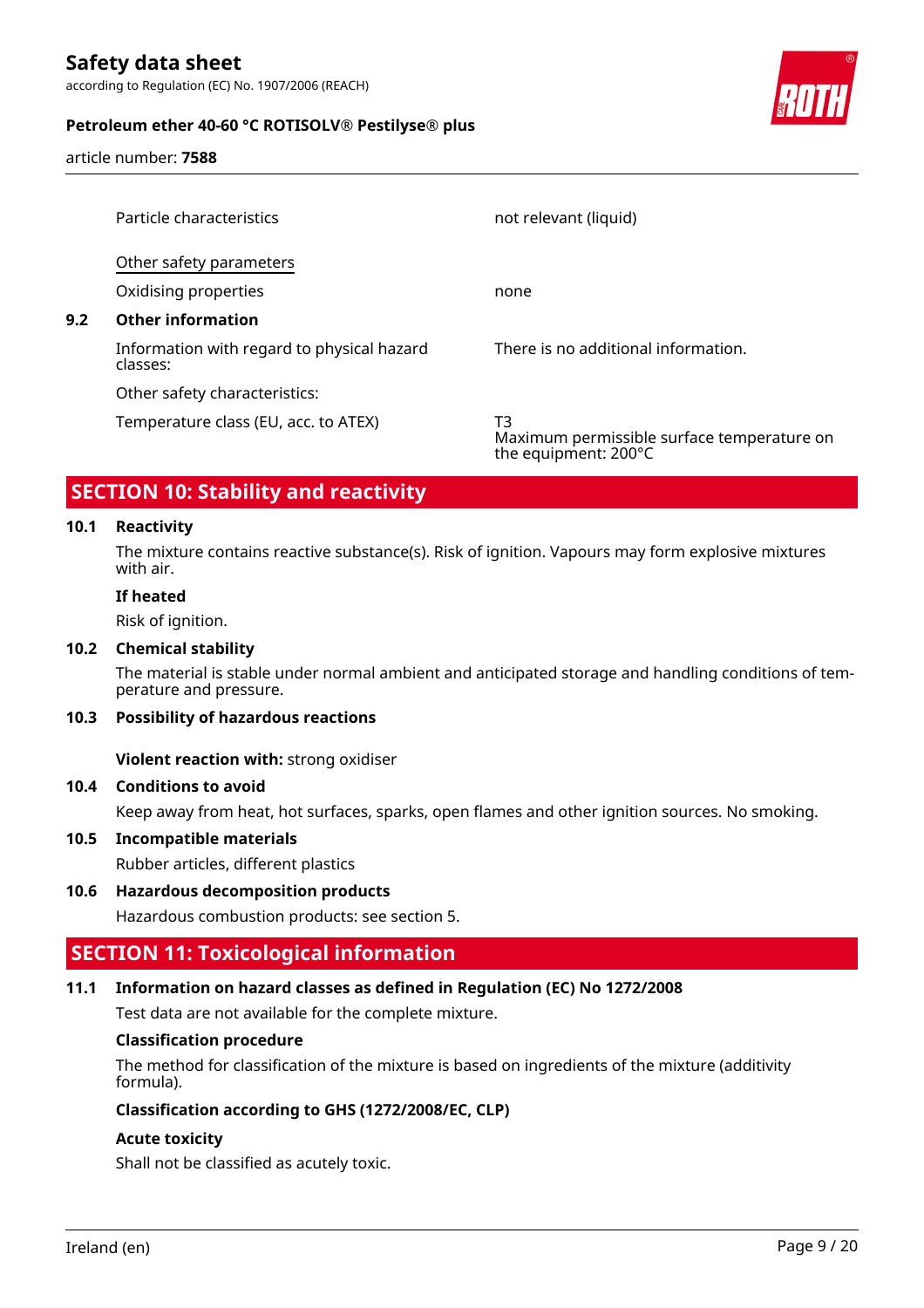according to Regulation (EC) No. 1907/2006 (REACH)



### **Petroleum ether 40-60 °C ROTISOLV® Pestilyse® plus**

article number: **7588**

| Acute toxicity of components of the mixture |               |                          |                 |                                           |                |
|---------------------------------------------|---------------|--------------------------|-----------------|-------------------------------------------|----------------|
| Name of substance                           | <b>CAS No</b> | <b>Exposure</b><br>route | <b>Endpoint</b> | <b>Value</b>                              | <b>Species</b> |
| n-Pentane                                   | 109-66-0      | oral                     | LD50            | $>5.000 \frac{mg}{ka}$                    | rat            |
| n-Pentane                                   | 109-66-0      | inhalation: ya-<br>pour  | <b>LC50</b>     | $>$ 25,3 <sup>mg</sup> / <sub>l</sub> /4h | rat            |

### **Skin corrosion/irritation**

Causes skin irritation.

### **Serious eye damage/eye irritation**

Shall not be classified as seriously damaging to the eye or eye irritant.

### **Respiratory or skin sensitisation**

Shall not be classified as a respiratory or skin sensitiser.

### **Germ cell mutagenicity**

Shall not be classified as germ cell mutagenic.

### **Carcinogenicity**

Shall not be classified as carcinogenic.

### **Reproductive toxicity**

Shall not be classified as a reproductive toxicant.

### **Specific target organ toxicity - single exposure**

May cause drowsiness or dizziness.

### **Specific target organ toxicity - repeated exposure**

Shall not be classified as a specific target organ toxicant (repeated exposure).

### **Aspiration hazard**

May be fatal if swallowed and enters airways.

### **Symptoms related to the physical, chemical and toxicological characteristics**

### **• If swallowed**

vomiting, aspiration hazard

### **• If in eyes**

causes slight to moderate irritation

### **• If inhaled**

headache, vertigo, drowsiness, dizziness, narcosis

### **• If on skin**

has degreasing effect on the skin, causes skin irritation

### **• Other information**

none

**11.2 Endocrine disrupting properties**

None of the ingredients are listed.

### **11.3 Information on other hazards**

There is no additional information.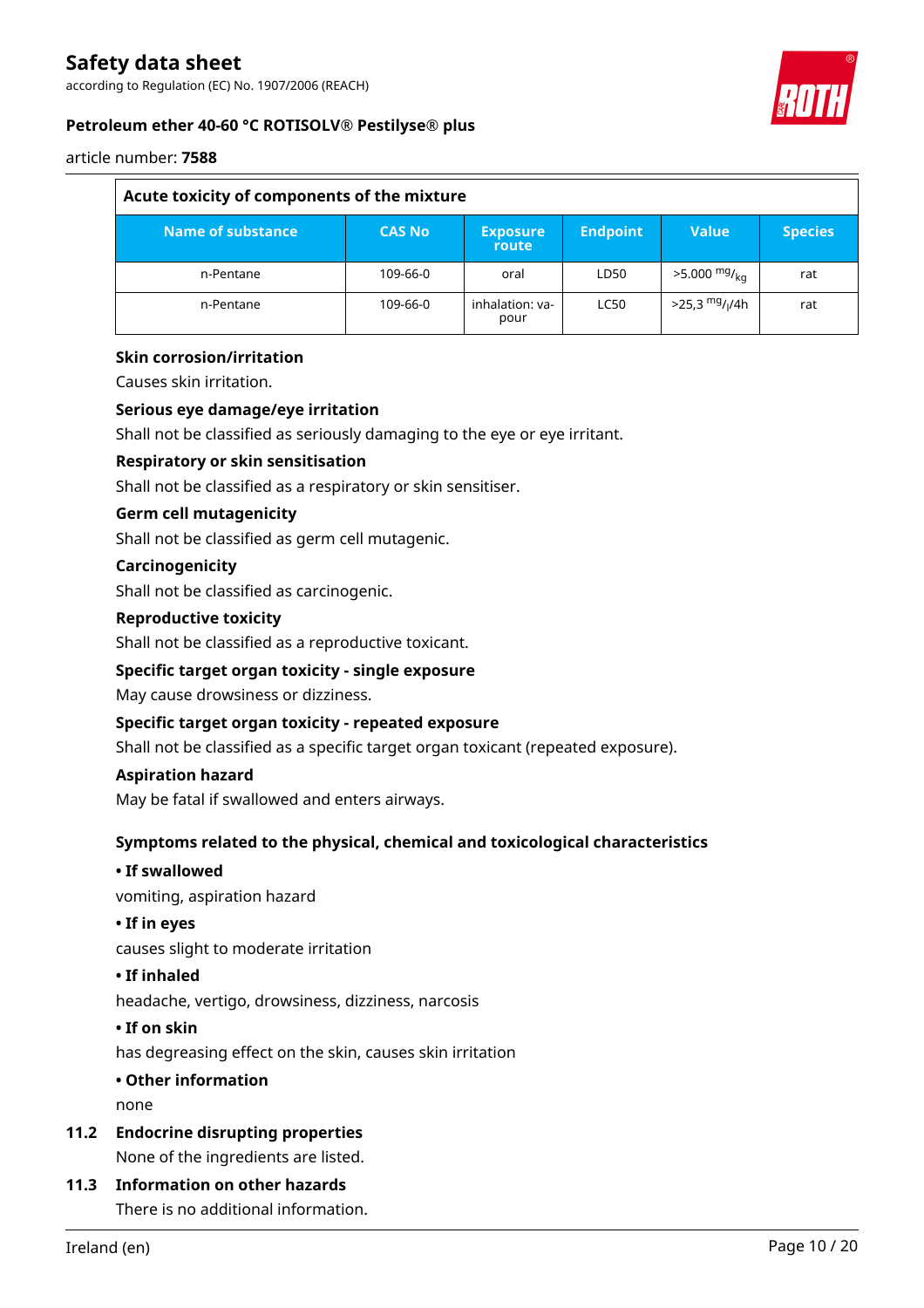according to Regulation (EC) No. 1907/2006 (REACH)



### **Petroleum ether 40-60 °C ROTISOLV® Pestilyse® plus**

article number: **7588**

# **SECTION 12: Ecological information**

### **12.1 Toxicity**

Toxic to aquatic life with long lasting effects.

| Aquatic toxicity (acute) of components of the mixture |               |                 |                      |                                          |                         |  |  |
|-------------------------------------------------------|---------------|-----------------|----------------------|------------------------------------------|-------------------------|--|--|
| Name of sub-<br>stance                                | <b>CAS No</b> | <b>Endpoint</b> | <b>Value</b>         | <b>Species</b>                           | <b>Exposure</b><br>time |  |  |
| n-Pentane                                             | 109-66-0      | LL50            | $27,55 \text{ mg}$ / | fish                                     | 96 h                    |  |  |
| n-Pentane                                             | 109-66-0      | EL50            | 48,11 mg/            | aquatic invertebrates                    | 48 h                    |  |  |
| n-Pentane                                             | 109-66-0      | LC50            | 4,26 $mg/1$          | rainbow trout (Onco-<br>rhynchus mykiss) | 96 h                    |  |  |
| n-Pentane                                             | 109-66-0      | EC50            | $2.7 \frac{mg}{l}$   | daphnia magna                            | 48 h                    |  |  |

### **Biodegradation**

The relevant substances of the mixture are readily biodegradable.

### **12.2 Process of degradability**

| Degradability of components of the mixture             |               |                       |                       |             |               |               |
|--------------------------------------------------------|---------------|-----------------------|-----------------------|-------------|---------------|---------------|
| Name of<br>substance                                   | <b>CAS No</b> | <b>Process</b>        | Degrada-<br>tion rate | <b>Time</b> | <b>Method</b> | <b>Source</b> |
| Hydrocarbons,<br>$C_{6}$ , isoalkanes,<br><5% n-hexane | 64742-49-0    | oxygen deple-<br>tion | 83%                   | 10d         |               | ECHA          |
| n-Pentane                                              | 109-66-0      | oxygen deple-<br>tion | 87%                   | 28 d        |               | ECHA          |

### **12.3 Bioaccumulative potential**

Data are not available.

| Bioaccumulative potential of components of the mixture |               |            |                           |                 |  |
|--------------------------------------------------------|---------------|------------|---------------------------|-----------------|--|
| Name of substance                                      | <b>CAS No</b> | <b>BCF</b> | Log KOW                   | <b>BOD5/COD</b> |  |
| Hydrocarbons, $C_6$ , isoalkanes,<br><5% n-hexane      | 64742-49-0    | 501,2      | 3,6 (pH value: 7, 20 °C)  |                 |  |
| n-Pentane                                              | 109-66-0      | 171        | 3,45 (pH value: 7, 25 °C) |                 |  |

### **12.4 Mobility in soil**

Data are not available.

# **12.5 Results of PBT and vPvB assessment**

Data are not available.

# **12.6 Endocrine disrupting properties**

None of the ingredients are listed.

### **12.7 Other adverse effects**

Data are not available.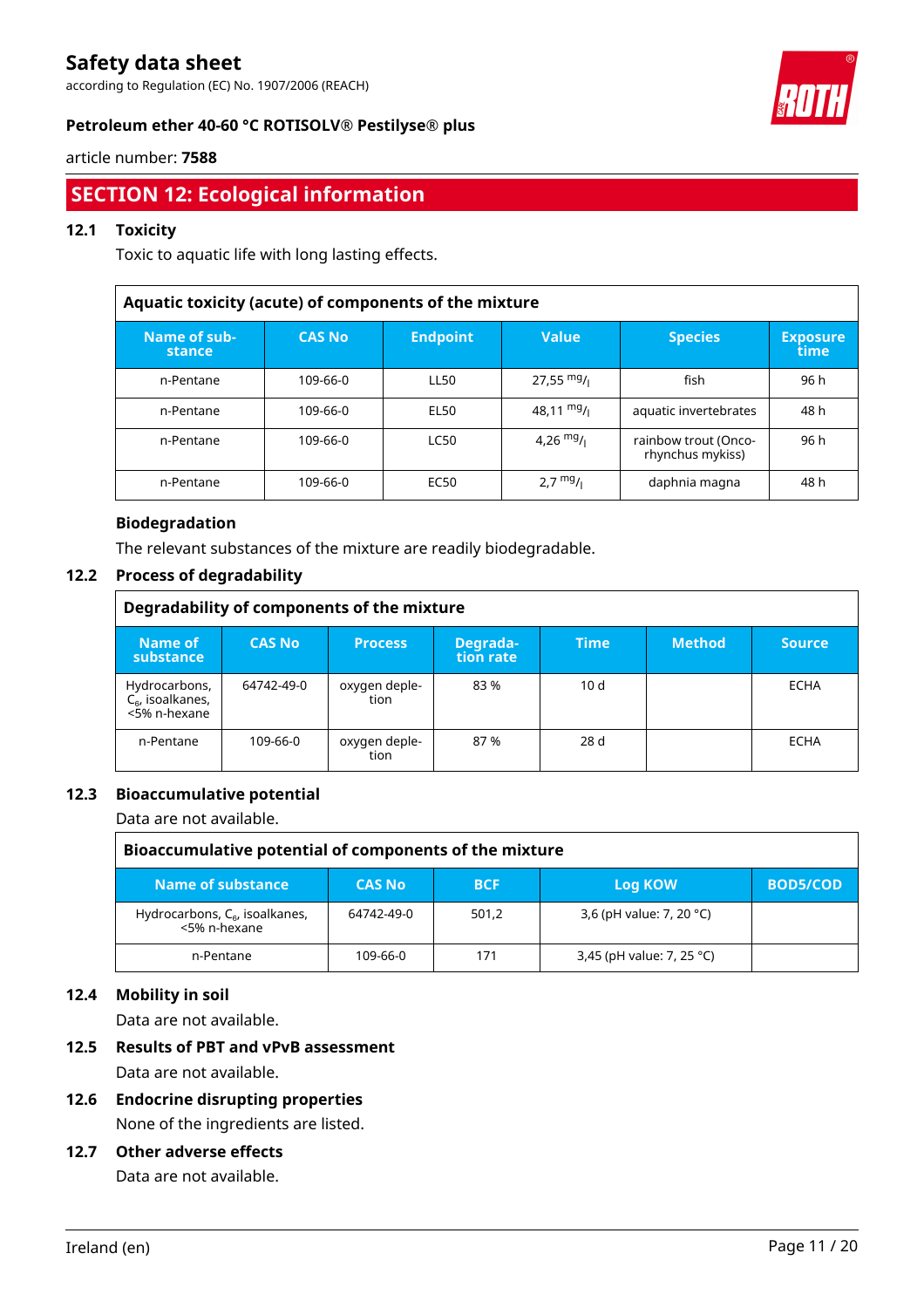according to Regulation (EC) No. 1907/2006 (REACH)



### **Petroleum ether 40-60 °C ROTISOLV® Pestilyse® plus**

article number: **7588**

# **SECTION 13: Disposal considerations**

### **13.1 Waste treatment methods**



This material and its container must be disposed of as hazardous waste. Dispose of contents/container in accordance with local/regional/national/international regulations.

### **Sewage disposal-relevant information**

Do not empty into drains. Avoid release to the environment. Refer to special instructions/safety data sheets.

### **Waste treatment of containers/packagings**

It is a dangerous waste; only packagings which are approved (e.g. acc. to ADR) may be used.

### **13.2 Relevant provisions relating to waste**

The allocation of waste identity numbers/waste descriptions must be carried out according to the EEC, specific to the industry and process. Waste catalogue ordinance (Germany).

### **13.3 Remarks**

Waste shall be separated into the categories that can be handled separately by the local or national waste management facilities. Please consider the relevant national or regional provisions.

# **SECTION 14: Transport information**

| 14.1 | UN number or ID number                                        |                                                  |
|------|---------------------------------------------------------------|--------------------------------------------------|
|      | ADR/RID/ADN                                                   | <b>UN 3295</b>                                   |
|      | IMDG-Code                                                     | <b>UN 3295</b>                                   |
|      | ICAO-TI                                                       | <b>UN 3295</b>                                   |
| 14.2 | UN proper shipping name                                       |                                                  |
|      | ADR/RID/ADN                                                   | HYDROCARBONS, LIQUID, N.O.S.                     |
|      | IMDG-Code                                                     | HYDROCARBONS, LIQUID, N.O.S.                     |
|      | ICAO-TI                                                       | Hydrocarbons, liquid, n.o.s.                     |
| 14.3 | <b>Transport hazard class(es)</b>                             |                                                  |
|      | ADR/RID/ADN                                                   | 3                                                |
|      | IMDG-Code                                                     | 3                                                |
|      | ICAO-TI                                                       | 3                                                |
| 14.4 | <b>Packing group</b>                                          |                                                  |
|      | ADR/RID/ADN                                                   | $\rm II$                                         |
|      | IMDG-Code                                                     | $\mathbf{I}$                                     |
|      | ICAO-TI                                                       | $\rm II$                                         |
| 14.5 | <b>Environmental hazards</b>                                  | hazardous to the aquatic environment             |
|      | Environmentally hazardous substance (aquatic<br>environment): | Hydrocarbons, $C_{6}$ , isoalkanes, <5% n-hexane |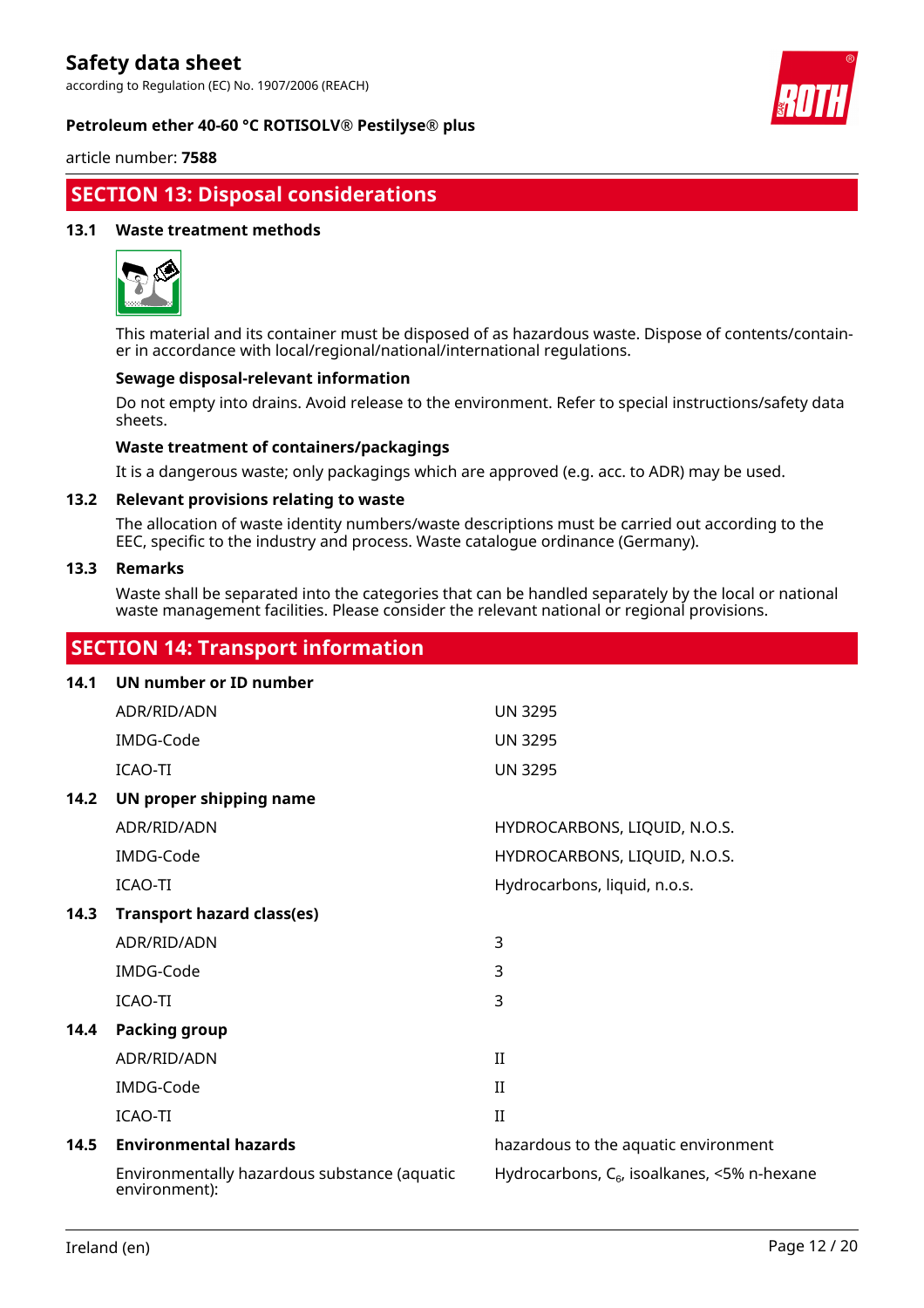according to Regulation (EC) No. 1907/2006 (REACH)



### **Petroleum ether 40-60 °C ROTISOLV® Pestilyse® plus**

article number: **7588**

# **14.6 Special precautions for user** Provisions for dangerous goods (ADR) should be complied within the premises.

### **14.7 Maritime transport in bulk according to IMO instruments** The cargo is not intended to be carried in bulk.

### **14.8 Information for each of the UN Model Regulations**

### **Transport of dangerous goods by road, rail and inland waterway (ADR/RID/ADN) - Additional information**

| HYDROCARBONS, LIQUID, N.O.S.                                                                                  |
|---------------------------------------------------------------------------------------------------------------|
| UN3295, HYDROCARBONS, LIQUID, N.O.S., 3, II,<br>(D/E), environmentally hazardous, special provi-<br>sion 640D |
| F1                                                                                                            |
| 3, "Fish and tree"                                                                                            |
|                                                                                                               |
| yes (hazardous to the aquatic environment)                                                                    |
| 640D                                                                                                          |
| E <sub>2</sub>                                                                                                |
| 1 <sub>L</sub>                                                                                                |
| $\overline{2}$                                                                                                |
| D/E                                                                                                           |
| 33                                                                                                            |
| <b>International Maritime Dangerous Goods Code (IMDG) - Additional information</b>                            |
| HYDROCARBONS, LIQUID, N.O.S.                                                                                  |
| UN3295, HYDROCARBONS, LIQUID, N.O.S., 3, II, -<br>40°C c.c., MARINE POLLUTANT                                 |
| yes (hazardous to the aquatic environment), (Hydrocarbons,<br>$C_{6}$ , isoalkanes, <5% n-hexane)             |
| 3, "Fish and tree"                                                                                            |
|                                                                                                               |
|                                                                                                               |
| E <sub>2</sub>                                                                                                |
| 1 <sub>L</sub>                                                                                                |
| $F-E$ , S-D                                                                                                   |
| B                                                                                                             |
|                                                                                                               |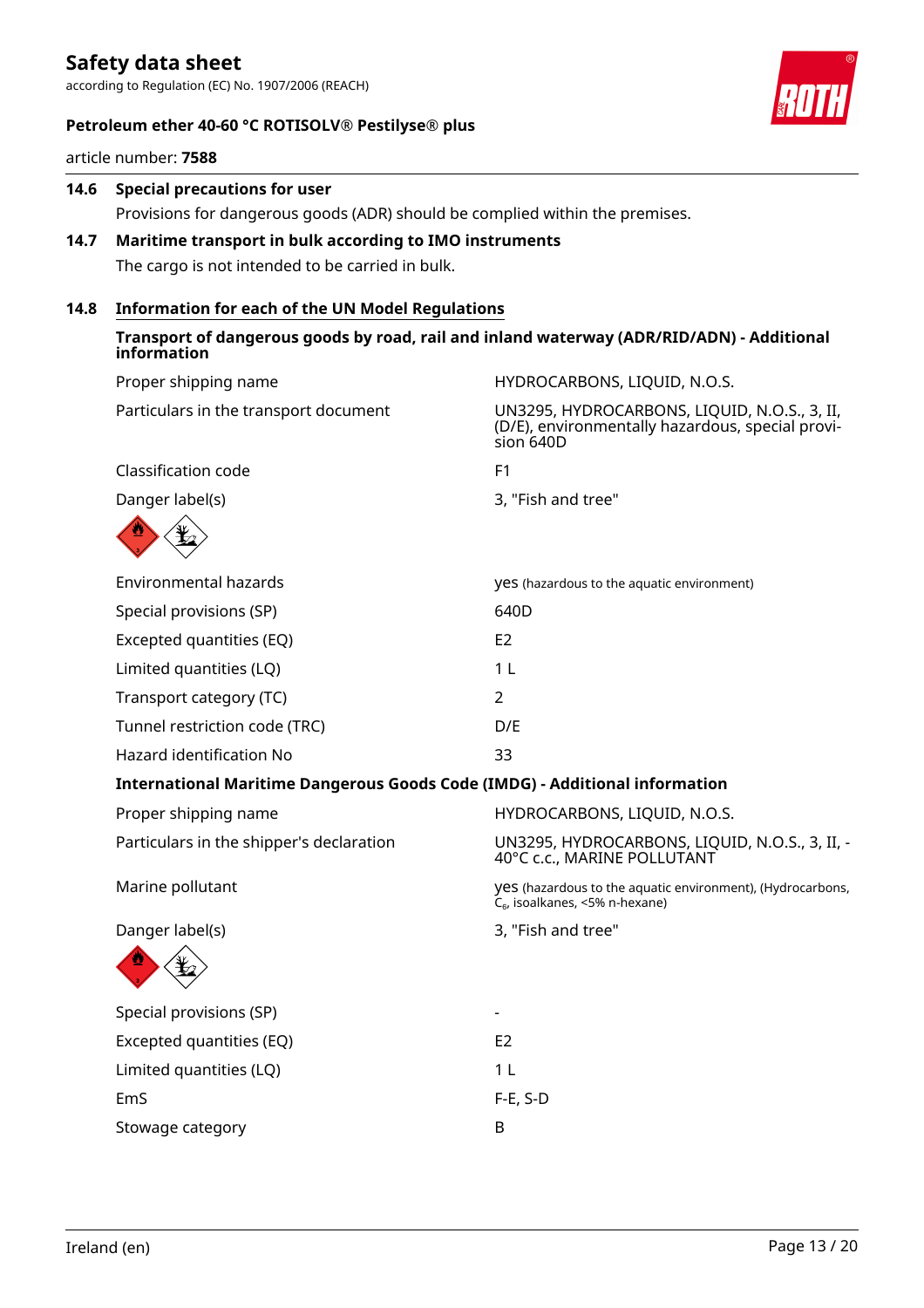according to Regulation (EC) No. 1907/2006 (REACH)



### **Petroleum ether 40-60 °C ROTISOLV® Pestilyse® plus**

article number: **7588**

| International Civil Aviation Organization (ICAO-IATA/DGR) - Additional information |                                             |  |  |  |
|------------------------------------------------------------------------------------|---------------------------------------------|--|--|--|
| Proper shipping name                                                               | Hydrocarbons, liquid, n.o.s.                |  |  |  |
| Particulars in the shipper's declaration                                           | UN3295, Hydrocarbons, liquid, n.o.s., 3, II |  |  |  |
| Environmental hazards                                                              | yes (hazardous to the aquatic environment)  |  |  |  |
| Danger label(s)                                                                    | 3                                           |  |  |  |
|                                                                                    |                                             |  |  |  |
| Special provisions (SP)                                                            | A <sub>3</sub>                              |  |  |  |
| Excepted quantities (EQ)                                                           | E <sub>2</sub>                              |  |  |  |
| Limited quantities (LQ)                                                            | 1 L                                         |  |  |  |
|                                                                                    |                                             |  |  |  |

# **SECTION 15: Regulatory information**

# **15.1 Safety, health and environmental regulations/legislation specific for the substance or mixture Relevant provisions of the European Union (EU)**

### **Restrictions according to REACH, Annex XVII**

| Dangerous substances with restrictions (REACH, Annex XVII) |                                                                                                          |               |                    |     |  |
|------------------------------------------------------------|----------------------------------------------------------------------------------------------------------|---------------|--------------------|-----|--|
| Name of substance                                          | Name acc. to inventory                                                                                   | <b>CAS No</b> | <b>Restriction</b> | No. |  |
| Petroleum ether 40-60 °C                                   | this product meets the criteria for<br>classification in accordance with Reg-<br>ulation No 1272/2008/EC |               | R <sub>3</sub>     | 3   |  |
| n-Pentane                                                  | flammable / pyrophoric                                                                                   |               | R40                | 40  |  |
| Hydrocarbons, $C_{6}$ , isoalkanes, <5% n-<br>hexane       | flammable / pyrophoric                                                                                   |               | R40                | 40  |  |
| Hydrocarbons, $C_{6}$ , isoalkanes, <5% n-<br>hexane       | substances in tattoo inks and perman-<br>ent make-up                                                     |               | R75                | 75  |  |

**Legend**

R3 1. Shall not be used in:

- ornamental articles intended to produce light or colour effects by means of different phases, for example in ornamental lamps and ashtrays,

- tricks and jokes,

- games for one or more participants, or any article intended to be used as such, even with ornamental aspects, 2. Articles not complying with paragraph 1 shall not be placed on the market.

3. Shall not be placed on the market if they contain a colouring agent, unless required for fiscal reasons, or perfume, or both, if they:

— can be used as fuel in decorative oil lamps for supply to the general public, and

— present an aspiration hazard and are labelled with H304.

4. Decorative oil lamps for supply to the general public shall not be placed on the market unless they conform to the European Standard on Decorative oil lamps (EN 14059) adopted by the European Committee for Standardisation (CEN).

5. Without prejudice to the implementation of other Union provisions relating to the classification, labelling and packaging of substances and mixtures, suppliers shall ensure, before the placing on the market, that the following requirements are met:

(a) lamp oils, labelled with H304, intended for supply to the general public are visibly, legibly and indelibly marked as follows: "Keep lamps filled with this liquid out of the reach of children"; and, by 1 December 2010, "Just a sip of lamp oil – or even sucking the wick of lamps – may lead to life-threatening lung damage";

(b) grill lighter fluids, labelled with H304, intended for supply to the general public are legibly and indelibly marked by<br>1 December 2010 as follows: 'Just a sip of grill lighter fluid may lead to life threatening lung d

opaque containers not exceeding 1 litre by 1 December 2010.';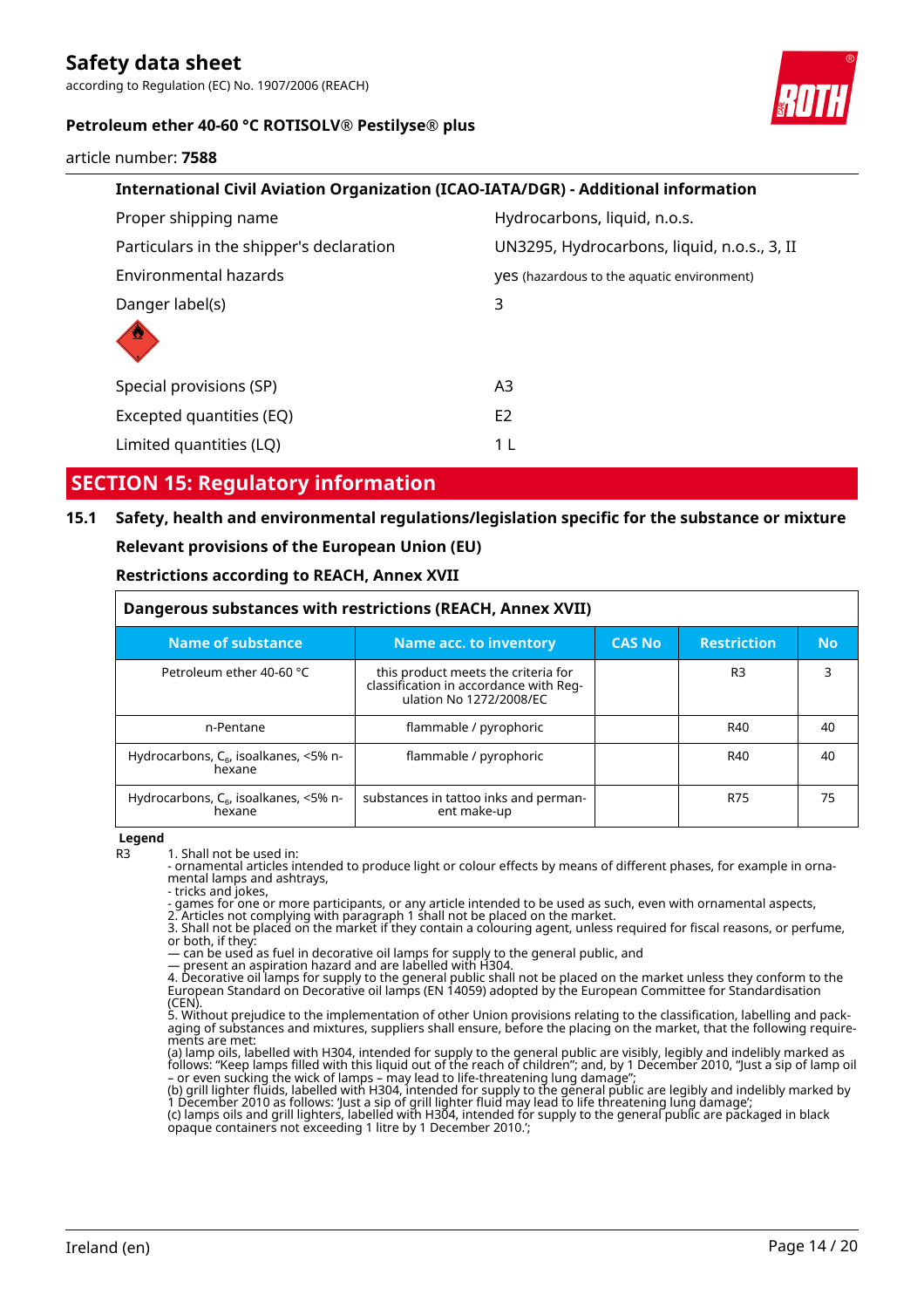

### **Petroleum ether 40-60 °C ROTISOLV® Pestilyse® plus**

#### article number: **7588**

# **Legend**<br>R40

- 1. Shall not be used, as substance or as mixtures in aerosol dispensers where these aerosol dispensers are intended for supply to the general public for entertainment and decorative purposes such as the following:
- metallic glitter intended mainly for decoration,
- artificial snow and frost,
- 'whoopee' cushions, - silly string aerosols,
- imitation excrement,
- horns for parties,
- decorative flakes and foams,
- artificial cobwebs,
- stink bombs.

2. Without prejudice to the application of other Community provisions on the classification, packaging and labelling of substances, suppliers shall ensure before the placing on the market that the packaging of aerosol dispensers referred to above is marked visibly, legibly and indelibly with:

'For professional users only'.

3. By way of derogation, paragraphs 1 and 2 shall not apply to the aerosol dispensers referred to Article 8 (1a) of Council Directive 75/324/EEC (2).

4. The aerosol dispensers referred to in paragraphs 1 and 2 shall not be placed on the market unless they conform to the requirements indicated.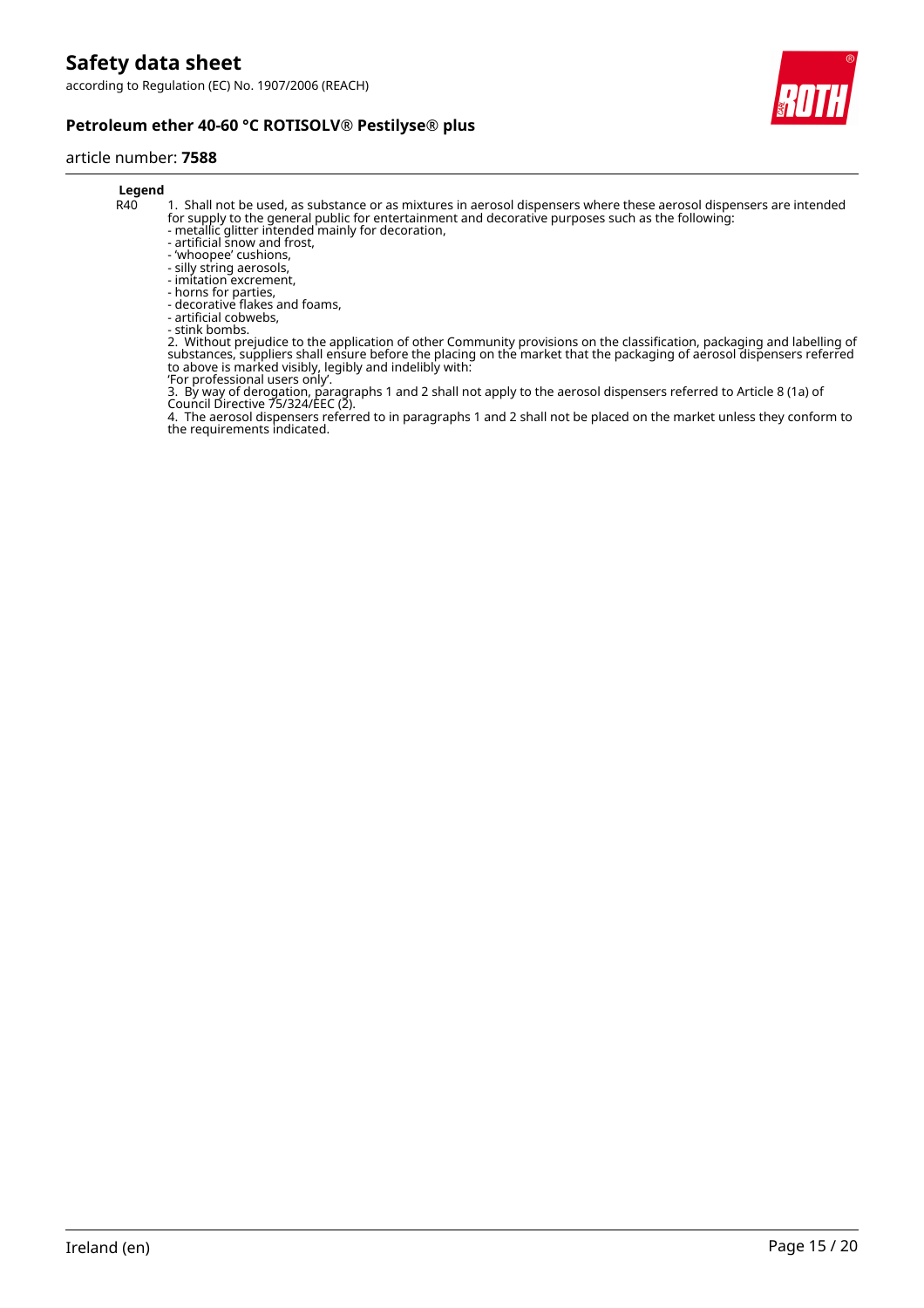**Petroleum ether 40-60 °C ROTISOLV® Pestilyse® plus**



#### article number: **7588**



8. Mixtures that do not contain the statement "Mixture for use in tattoos or permanent make-up" shall not be used for tattooing purposes.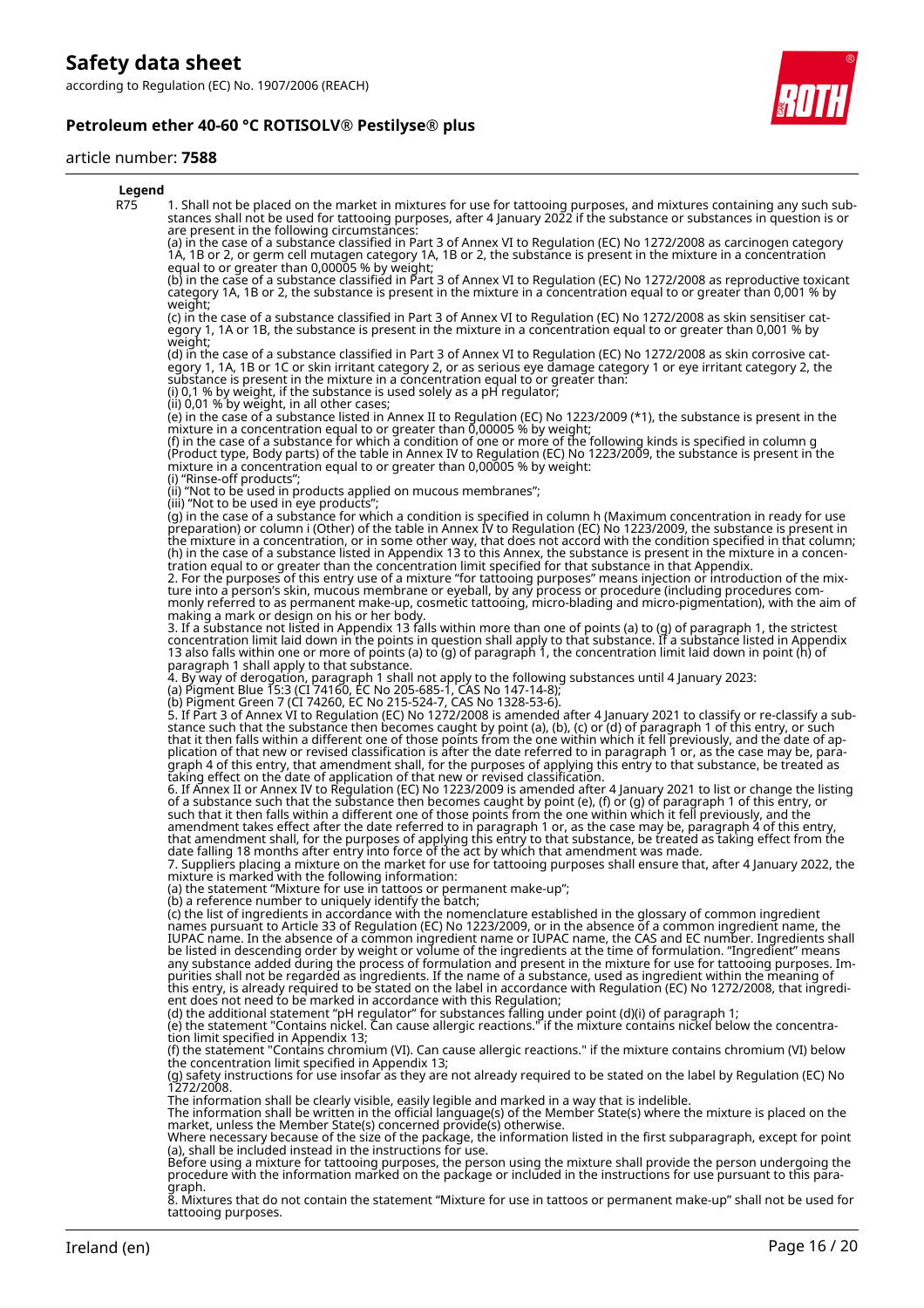

### **Petroleum ether 40-60 °C ROTISOLV® Pestilyse® plus**

#### article number: **7588**

#### **Legend**

9. This entry does not apply to substances that are gases at temperature of 20 °C and pressure of 101,3 kPa, or generate a vapour pressure of more than 300 kPa at temperature of 50 °C, with the exception of formaldehyde (CAS No 50- 00-0, EC No 200-001-8).

10. This entry does not apply to the placing on the market of a mixture for use for tattooing purposes, or to the use of a mixture for tattooing purposes, when placed on the market exclusively as a medical device or an accessory to a medical device, within the meaning of Regulation (EU) 2017/745, or when used exclusively as a medical device or an accessory to a medical device, within the same meaning. Where the placing on the market or use may not be exclusively as a medical device or an accessory to a medical device, the requirements of Regulation (EU) 2017/745 and of this Regulation shall apply cumulatively.

### **List of substances subject to authorisation (REACH, Annex XIV)/SVHC - candidate list**

None of the ingredients are listed. (Or Concentration of the substance in a mixture: <0.1 % Mass concentration)

### **Seveso Directive**

|                | 2012/18/EU (Seveso III)                                                   |                                                                                                   |              |  |  |
|----------------|---------------------------------------------------------------------------|---------------------------------------------------------------------------------------------------|--------------|--|--|
| <b>No</b>      | <b>Dangerous substance/hazard categories</b>                              | Qualifying quantity (tonnes) for the application of lower and upper-tier re-<br><b>quirements</b> | <b>Notes</b> |  |  |
| E <sub>2</sub> | environmental hazards (hazardous to the aquatic en-<br>vironment, cat. 2) | 200<br>500                                                                                        | 57)          |  |  |

#### **Notation**

57) Hazardous to the Aquatic Environment in category Chronic 2

### **Deco-Paint Directive**

| <b>VOC content</b> | 100 %<br>0,659/ |
|--------------------|-----------------|
|                    |                 |

#### **Industrial Emissions Directive (IED)**

| VOC content | 100 %  |
|-------------|--------|
| VOC content | 0,659/ |

### **Directive on the restriction of the use of certain hazardous substances in electrical and electronic equipment (RoHS)**

none of the ingredients are listed

### **Regulation concerning the establishment of a European Pollutant Release and Transfer Register (PRTR)**

none of the ingredients are listed

### **Regulation on the marketing and use of explosives precursors**

none of the ingredients are listed

#### **Regulation on drug precursors**

none of the ingredients are listed

### **Regulation on substances that deplete the ozone layer (ODS)**

none of the ingredients are listed

### **Regulation concerning the export and import of hazardous chemicals (PIC)**

none of the ingredients are listed

### **Regulation on persistent organic pollutants (POP)**

none of the ingredients are listed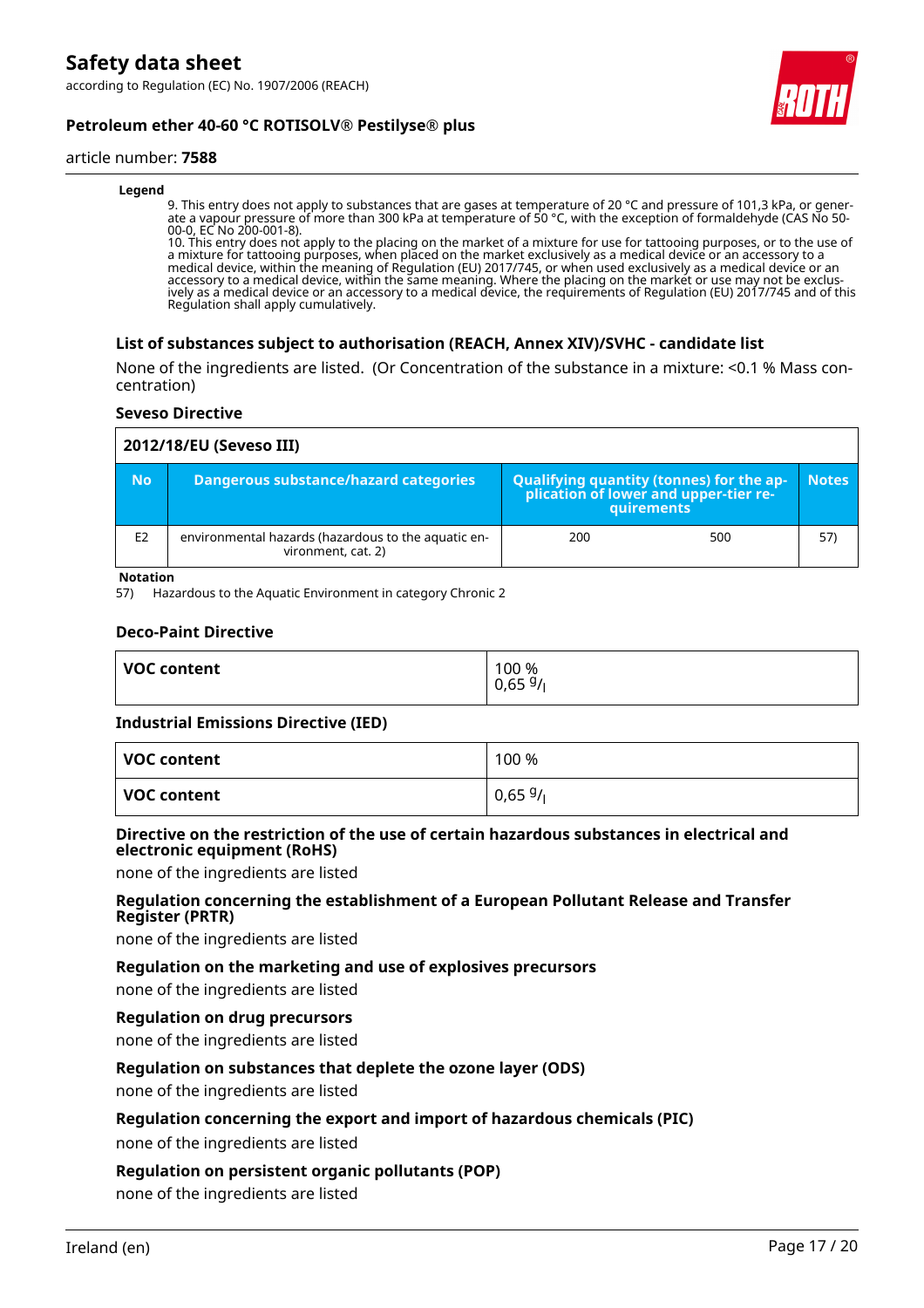according to Regulation (EC) No. 1907/2006 (REACH)



### **Petroleum ether 40-60 °C ROTISOLV® Pestilyse® plus**

article number: **7588**

### **National inventories**

| <b>Country</b> | <b>Inventory</b> | <b>Status</b>                  |
|----------------|------------------|--------------------------------|
| AU             | <b>AICS</b>      | all ingredients are listed     |
| CA             | <b>DSL</b>       | all ingredients are listed     |
| <b>CN</b>      | <b>IECSC</b>     | all ingredients are listed     |
| EU             | ECSI             | all ingredients are listed     |
| EU             | REACH Reg.       | all ingredients are listed     |
| JP             | <b>CSCL-ENCS</b> | not all ingredients are listed |
| KR             | KECI             | all ingredients are listed     |
| МX             | <b>INSQ</b>      | all ingredients are listed     |
| NZ             | NZIOC            | all ingredients are listed     |
| <b>PH</b>      | <b>PICCS</b>     | all ingredients are listed     |
| <b>TR</b>      | <b>CICR</b>      | all ingredients are listed     |
| <b>TW</b>      | <b>TCSI</b>      | all ingredients are listed     |
| US             | <b>TSCA</b>      | all ingredients are listed     |

#### **Legend**

| Australian Inventory of Chemical Substances<br>Chemical Inventory and Control Regulation |
|------------------------------------------------------------------------------------------|
| CSCL-ENCS List of Existing and New Chemical Substances (CSCL-ENCS)                       |
| Domestic Substances List (DSL)                                                           |
| EC Substance Inventory (EINECS, ELINCS, NLP)                                             |
| Inventory of Existing Chemical Substances Produced or Imported in China                  |
| National Inventory of Chemical Substances                                                |
| Korea Existing Chemicals Inventory                                                       |
| New Zealand Inventory of Chemicals                                                       |
| Philippine Inventory of Chemicals and Chemical Substances (PICCS)                        |
| REACH Reg. REACH registered substances                                                   |
| Taiwan Chemical Substance Inventory                                                      |
| Toxic Substance Control Act                                                              |
|                                                                                          |

### **15.2 Chemical Safety Assessment**

Chemical safety assessments for substances in this mixture were not carried out.

# **SECTION 16: Other information**

### **Indication of changes (revised safety data sheet)**

Alignment to regulation: Regulation (EC) No. 1907/2006 (REACH), amended by 2020/878/EU

Restructuring: section 9, section 14

### **Abbreviations and acronyms**

| Abbr.      | <b>Descriptions of used abbreviations</b>                                                                                                                                                                                       |
|------------|---------------------------------------------------------------------------------------------------------------------------------------------------------------------------------------------------------------------------------|
| 2006/15/EC | Commission Directive establishing a second list of indicative occupational exposure limit values in imple-<br>mentation of Council Directive 98/24/EC and amending Directives 91/322/EEC and 2000/39/EC                         |
| <b>ADN</b> | Accord européen relatif au transport international des marchandises dangereuses par voies de naviga-<br>tion intérieures (European Agreement concerning the International Carriage of Dangerous Goods by In-<br>land Waterways) |
| <b>ADR</b> | Accord européen relatif au transport international des marchandises dangereuses par route (European<br>Agreement concerning the International Carriage of Dangerous Goods by Road)                                              |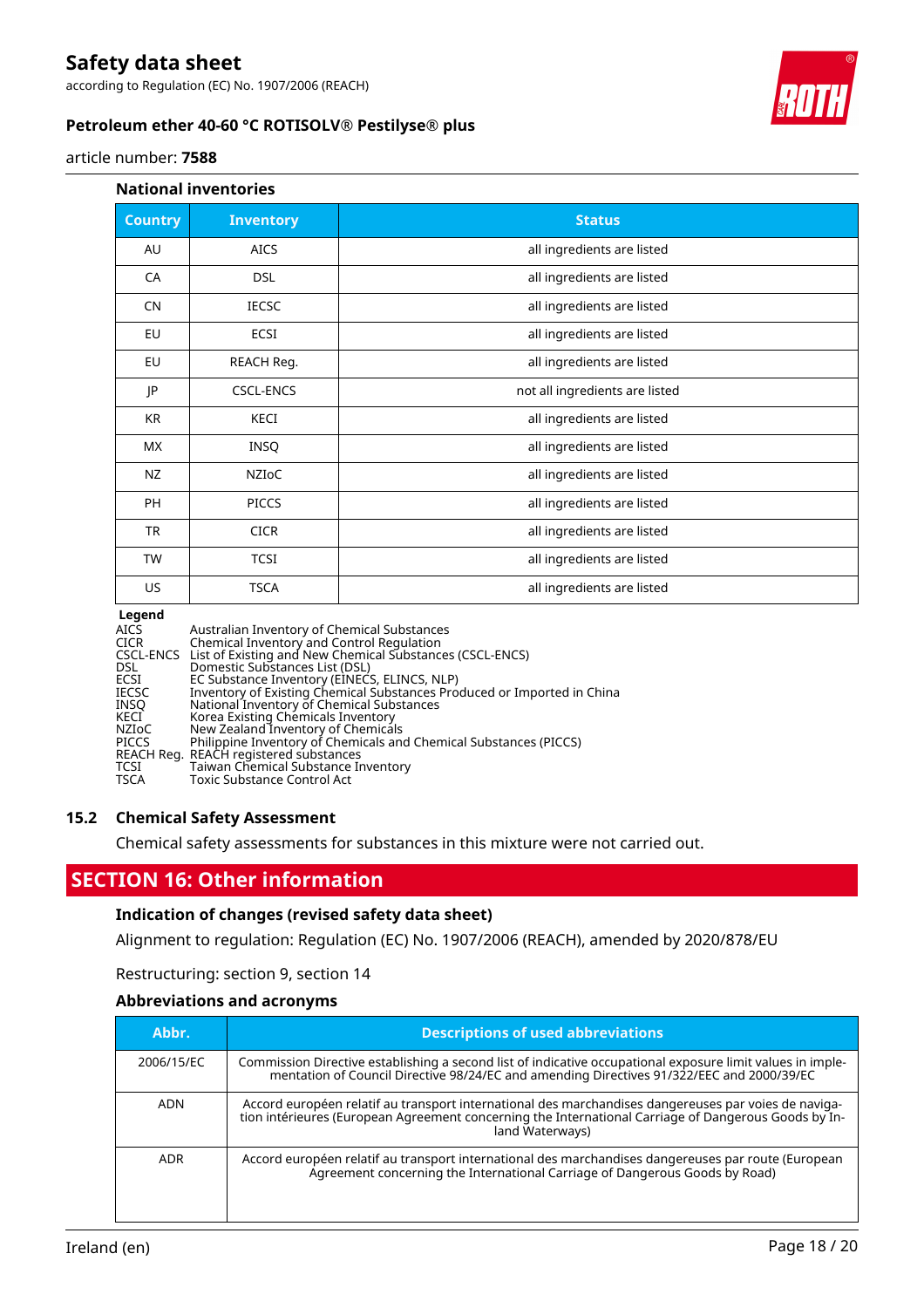according to Regulation (EC) No. 1907/2006 (REACH)



# **Petroleum ether 40-60 °C ROTISOLV® Pestilyse® plus**

### article number: **7588**

| Abbr.           | <b>Descriptions of used abbreviations</b>                                                                                                                                              |
|-----------------|----------------------------------------------------------------------------------------------------------------------------------------------------------------------------------------|
| ADR/RID/ADN     | European Agreements concerning the International Carriage of Dangerous Goods by Road/Rail/Inland<br>Waterways (ADR/RID/ADN)                                                            |
| Aquatic Chronic | Hazardous to the aquatic environment - chronic hazard                                                                                                                                  |
| Asp. Tox.       | Aspiration hazard                                                                                                                                                                      |
| <b>BCF</b>      | <b>Bioconcentration factor</b>                                                                                                                                                         |
| <b>BOD</b>      | Biochemical Oxygen Demand                                                                                                                                                              |
| CAS             | Chemical Abstracts Service (service that maintains the most comprehensive list of chemical substances)                                                                                 |
| Ceiling-C       | Ceiling value                                                                                                                                                                          |
| <b>CLP</b>      | Regulation (EC) No 1272/2008 on classification, labelling and packaging of substances and mixtures                                                                                     |
| COD             | Chemical oxygen demand                                                                                                                                                                 |
| <b>DGR</b>      | Dangerous Goods Regulations (see IATA/DGR)                                                                                                                                             |
| <b>DNEL</b>     | Derived No-Effect Level                                                                                                                                                                |
| <b>EC50</b>     | Effective Concentration 50 %. The EC50 corresponds to the concentration of a tested substance causing<br>50 % changes in response (e.g. on growth) during a specified time interval    |
| EC No           | The EC Inventory (EINECS, ELINCS and the NLP-list) is the source for the seven-digit EC number, an identi-<br>fier of substances commercially available within the EU (European Union) |
| <b>EINECS</b>   | European Inventory of Existing Commercial Chemical Substances                                                                                                                          |
| <b>EL50</b>     | Effective Loading 50 %: the EL50 corresponds to the loading rate required to produce a response in 50%<br>of the test organisms                                                        |
| <b>ELINCS</b>   | European List of Notified Chemical Substances                                                                                                                                          |
| EmS             | <b>Emergency Schedule</b>                                                                                                                                                              |
| Flam. Lig.      | Flammable liquid                                                                                                                                                                       |
| GHS             | "Globally Harmonized System of Classification and Labelling of Chemicals" developed by the United Na-<br>tions                                                                         |
| <b>IATA</b>     | <b>International Air Transport Association</b>                                                                                                                                         |
| <b>IATA/DGR</b> | Dangerous Goods Regulations (DGR) for the air transport (IATA)                                                                                                                         |
| <b>ICAO</b>     | <b>International Civil Aviation Organization</b>                                                                                                                                       |
| ICAO-TI         | Technical instructions for the safe transport of dangerous goods by air                                                                                                                |
| IMDG            | International Maritime Dangerous Goods Code                                                                                                                                            |
| IMDG-Code       | International Maritime Dangerous Goods Code                                                                                                                                            |
| index No        | The Index number is the identification code given to the substance in Part 3 of Annex VI to Regulation<br>(EC) No 1272/2008                                                            |
| <b>IOELV</b>    | Indicative occupational exposure limit value                                                                                                                                           |
| <b>LC50</b>     | Lethal Concentration 50%: the LC50 corresponds to the concentration of a tested substance causing 50 %<br>lethality during a specified time interval                                   |
| LD50            | Lethal Dose 50 %: the LD50 corresponds to the dose of a tested substance causing 50 % lethality during a<br>specified time interval                                                    |
| <b>LL50</b>     | Lethal Loading 50 %: the LL50 corresponds to the loading rate causing 50 % lethality                                                                                                   |
| log KOW         | n-Octanol/water                                                                                                                                                                        |